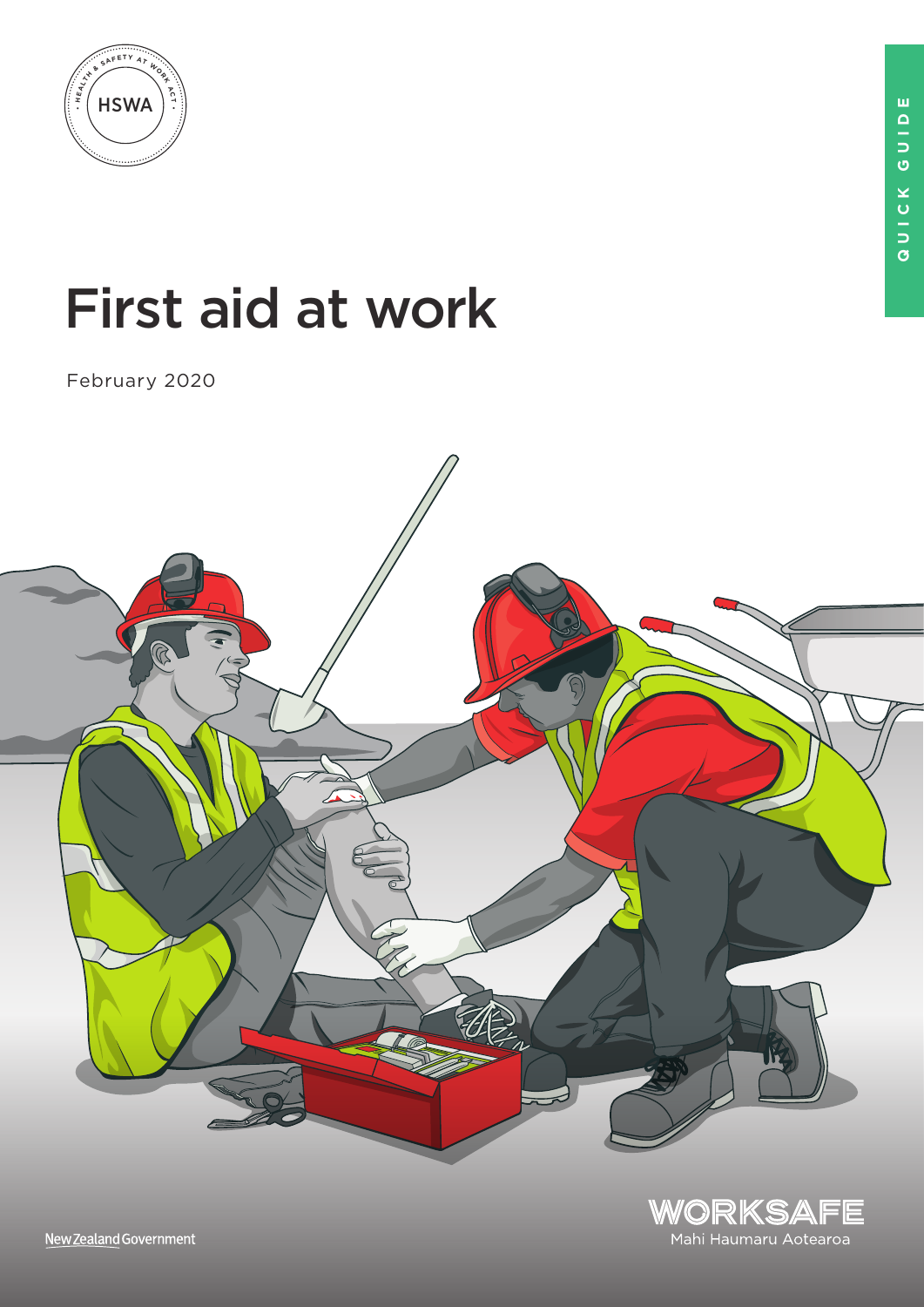### **CONTENTS**

| 1.0 | <b>Key points</b>                                                  | $\overline{2}$           |
|-----|--------------------------------------------------------------------|--------------------------|
|     | 2.0 Introduction                                                   | $\overline{3}$           |
|     | Who is this guide for?                                             | 3                        |
|     | What is first aid?                                                 | 3                        |
|     | Involving your workers in decisions about first aid                | 3                        |
|     | Providing first aid information to workers                         | $\overline{\mathcal{S}}$ |
| 3.O | First aid requirements for your workplace<br>- what to think about | 5                        |
|     | First aid and the risk management process                          | $\overline{7}$           |
|     | $4.0$ First aid equipment and facilities                           | 8                        |
|     | First aid kits                                                     | 8                        |
|     | Remote workers                                                     | 10 <sup>°</sup>          |
|     | Communication equipment                                            | 11                       |
|     | Medication in first aid kits                                       | 11                       |
|     | Design of kits                                                     | 11                       |
|     | Location of kits, including in vehicles                            | 11                       |
|     | Maintaining and restocking first aid kits                          | 12                       |
|     | Other first aid equipment                                          | 12                       |
|     | First aid rooms                                                    | 14                       |
|     | Removing first aid waste                                           | 15                       |
|     | Handling/cleaning up blood or body substances                      | 15                       |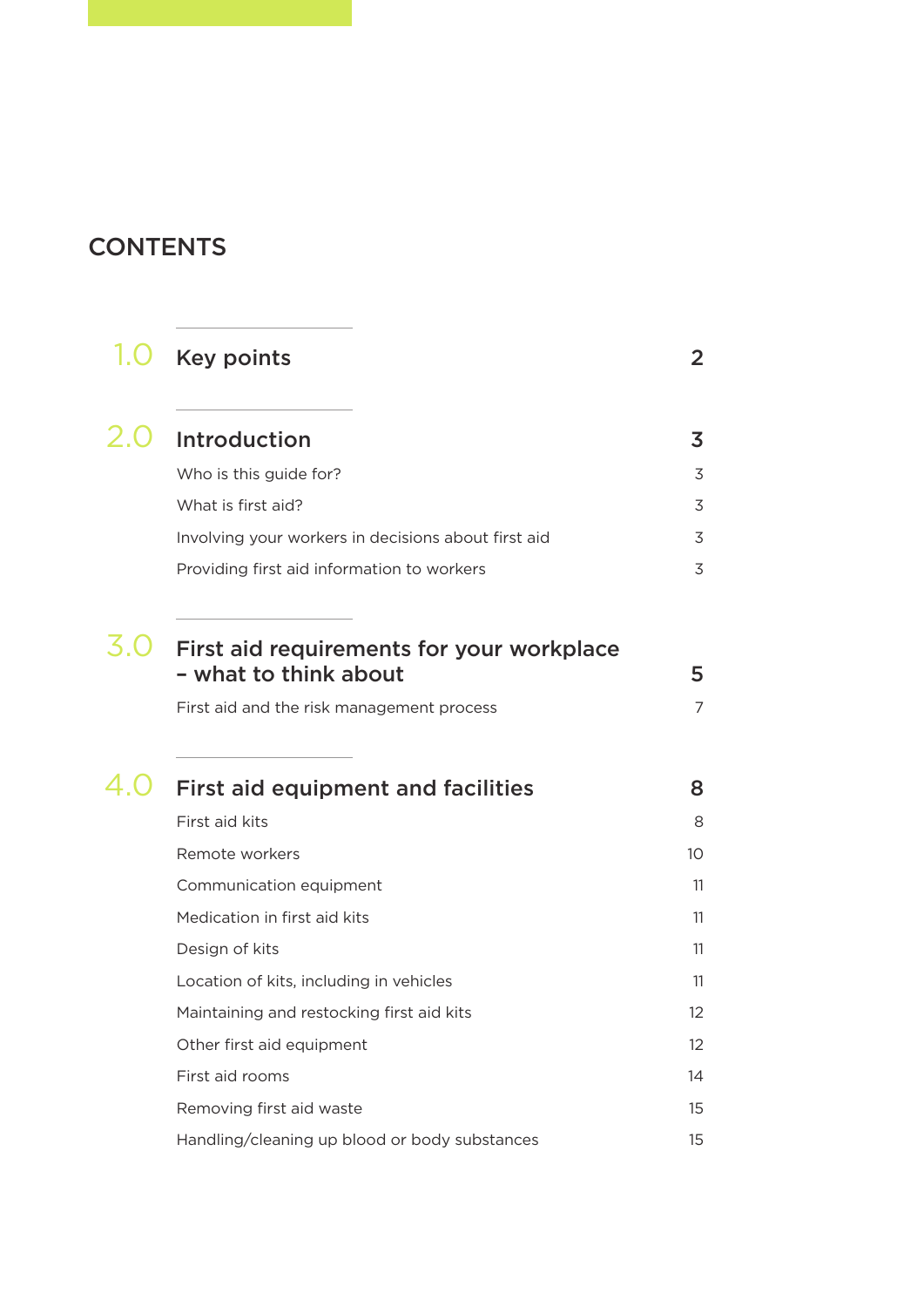|     | <b>First aiders</b>                          | 16 |
|-----|----------------------------------------------|----|
|     | Deciding how many first aiders you need      | 16 |
|     | Training for first aiders                    | 17 |
| 0.U | <b>Reviewing your first aid requirements</b> | 18 |
|     | More information                             | 19 |
|     | WorkSafe guidance                            | 19 |
|     | Legislation                                  | 19 |
|     | Links                                        | 19 |
|     |                                              |    |

### appendices

|              | Appendix A: Injuries associated with common work hazards that may require first aid | 20 |
|--------------|-------------------------------------------------------------------------------------|----|
|              | Appendix B: Example of a first aid assessment                                       | 21 |
|              | Appendix C: What the law says                                                       | 23 |
|              | Appendix D: Need to know                                                            | 24 |
|              |                                                                                     |    |
|              | tables                                                                              |    |
| $\mathbf{1}$ | First aid requirements for your workplace                                           | 6  |
| 2            | Questions to help you review your work first aid needs                              | 18 |

### figures

|                | Sample contents of a work first aid kit                                         | 9  |
|----------------|---------------------------------------------------------------------------------|----|
| 2              | Sample additional contents of a first aid kit for remote workers                | 10 |
| 3              | Example of first aid signs showing the location of first aid equipment or rooms | 11 |
| $\overline{4}$ | Automated external defibrillator and sign                                       | 12 |
| 5              | Eyewash station                                                                 | 13 |
| 6              | Shower facility                                                                 | 13 |
| 7              | Example first aid room                                                          | 14 |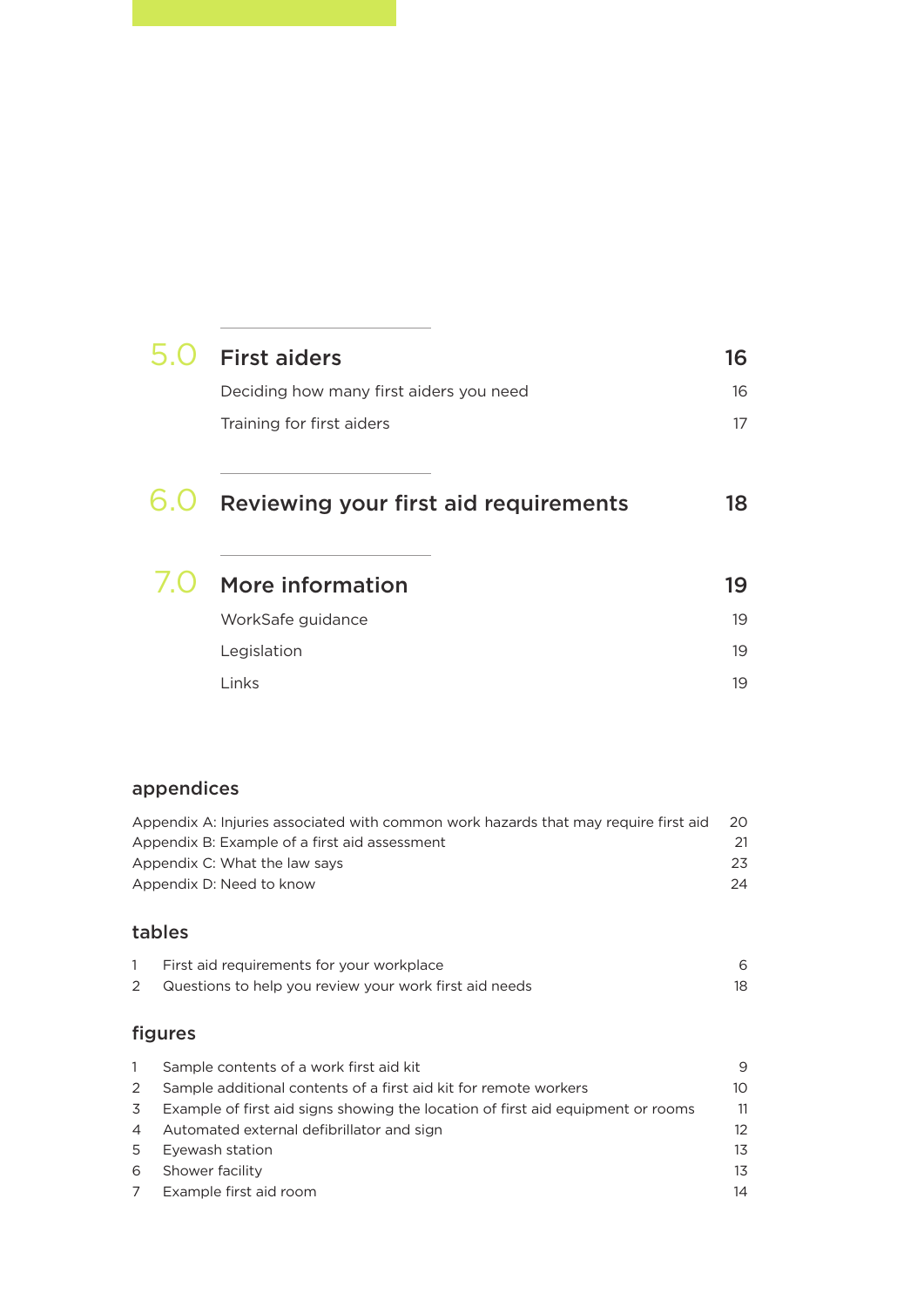# 1.0 Key points

- First aid is the immediate and basic care given to an injured or sick person before a doctor, other health professional or emergency services take over their treatment.
- Providing first aid is an important part of providing a safe and healthy work environment but it does not replace the need to assess work risks and eliminate or minimise them.
- Under the Health and Safety at Work (General Risk and Workplace Management) Regulations 2016, PCBUs have a duty to provide first aid for their workers at work.
- A PCBU must not impose a levy or charge on a worker for anything done or provided in relation to health and safety, including the provision of first aid kits and facilities.
- This guide has advice on what you need to consider when deciding what first aid equipment and facilities you need at work, and suggests ways to help you organise your first aid kits, facilities, and first aiders.
- In an emergency, phone 111.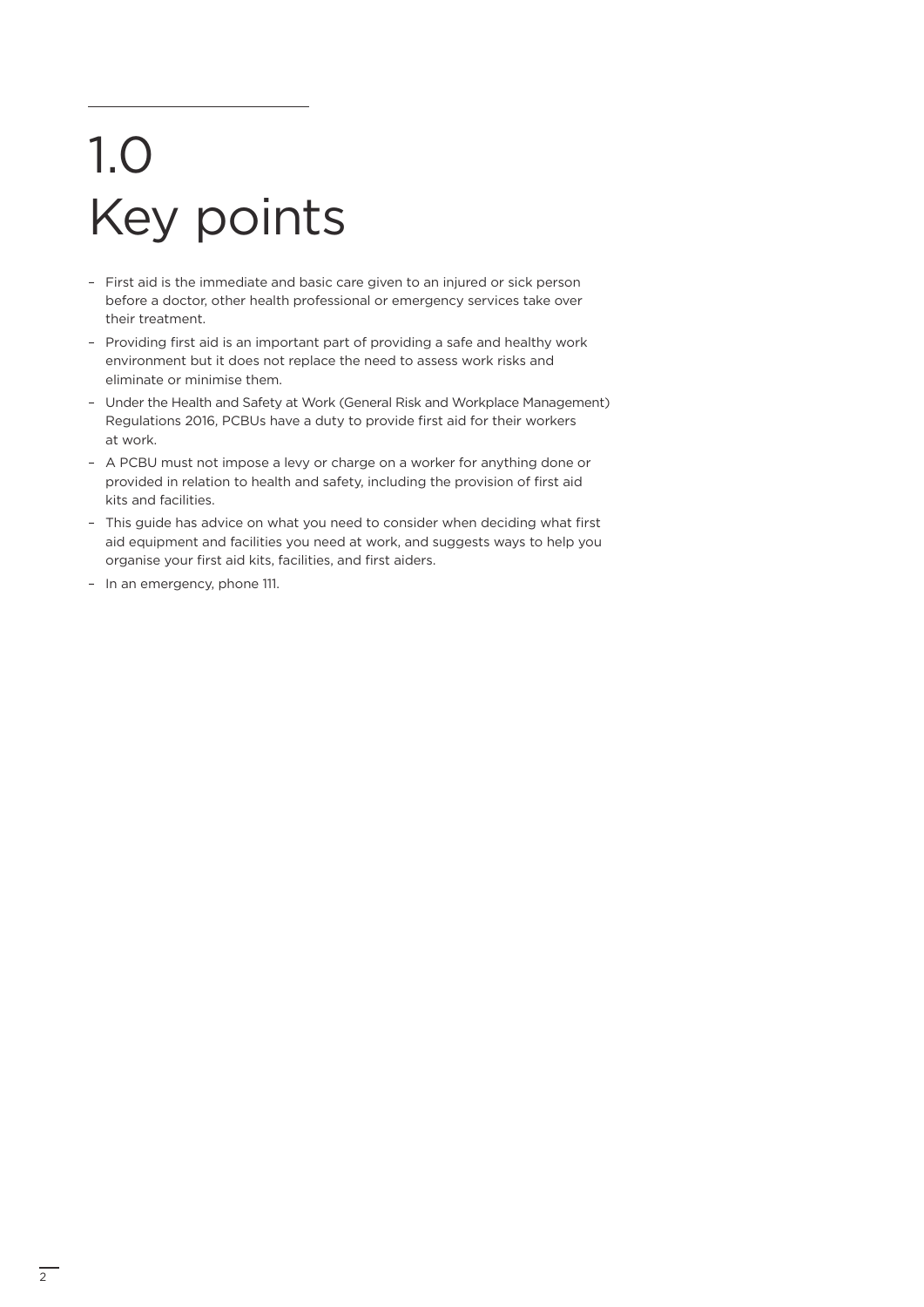### 2.0 Introduction

#### **Who is this guide for?**

This guide is for PCBUs. A PCBU is a person conducting a business or undertaking. In most cases, a PCBU will be an organisation (for example, a business entity such as a company), although a PCBU can be an individual person (for example, a sole trader).

- Businesses are usually run to make a profit.
- Undertakings are usually not profit-making or commercial (for example, a hospital).

#### **What is first aid?**

First aid is the immediate and basic care given to an injured or sick person before a doctor, other health professional or emergency services take over their treatment. It focuses on preserving life and minimising serious injury. For example, maintaining breathing and circulation, stopping bleeding, and stabilising broken arms or legs.

As the PCBU, there are three main things you need to think about when deciding what first aid equipment and facilities your workplace needs:

- Do you have enough first aid kits and facilities (for example, some workplaces may need a first aid room as well)?
- How many first aiders do you need? First aiders are workers who have been trained to give first aid.
- What type of information do you need to give workers about first aid?

This guide suggests ways to help you organise your kits, facilities, first aiders, and information for workers.

#### **Involving your workers in decisions about first aid**

You must, so far as is reasonably practicable, engage with your workers on health and safety matters that will directly affect them. This includes first aid. Involve your workers – get their ideas, ask them what they think the risks are at work and what first aid equipment and facilities they think is needed.

#### **Providing first aid information to workers**

All workers must be given clear information about the first aid available at their workplace, including the:

- location of first aid kits
- names and locations of first aiders
- location of a first aid room (if there is one), and
- procedures to follow when they need first aid.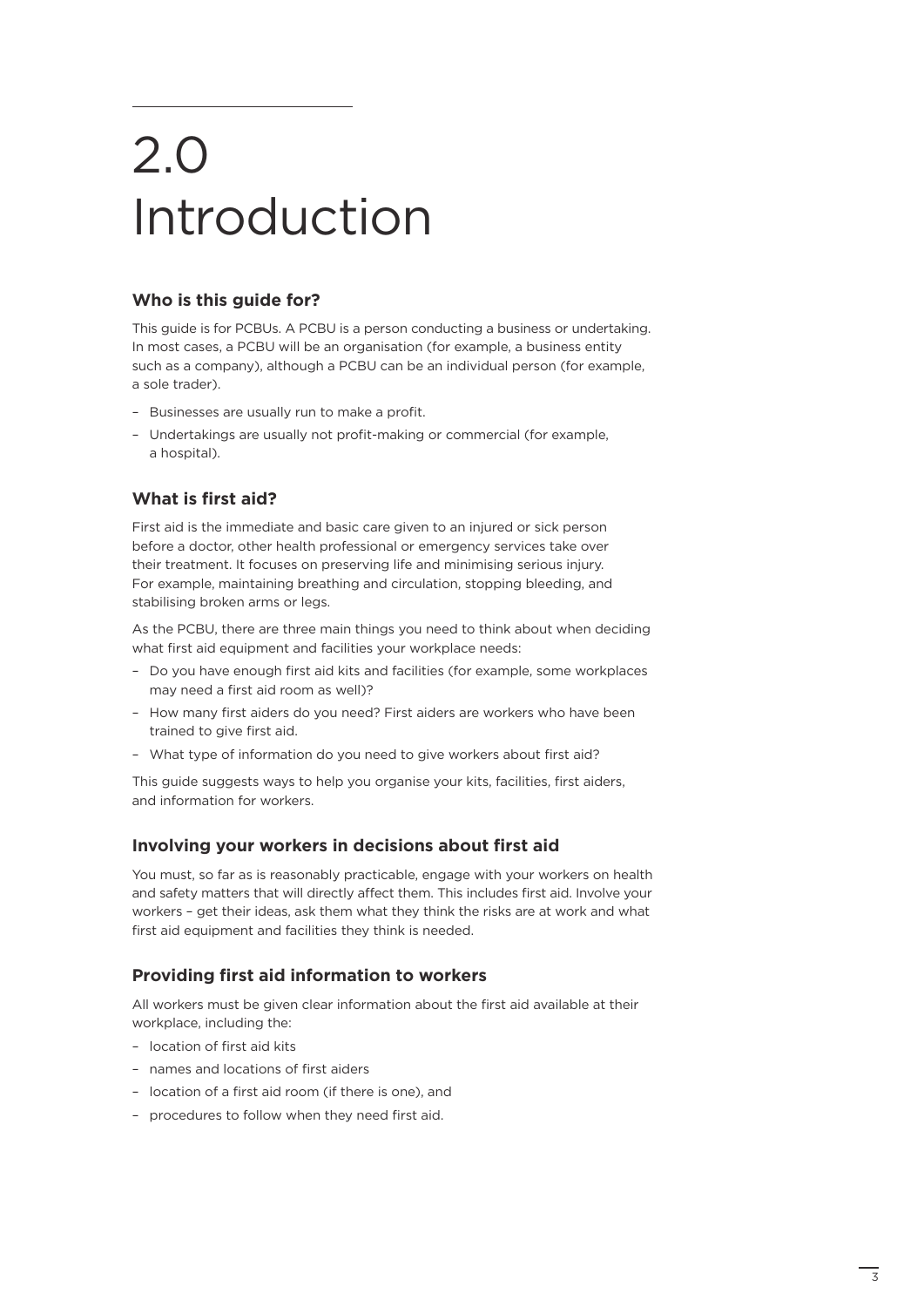This information should be given:

- when a worker is first employed (for example, at induction)
- when there is a change in the nature or location of their work
- when there is a change in first aiders (for example, if a first aider leaves or a new one is added)
- at regular intervals as a reminder (for example, annually).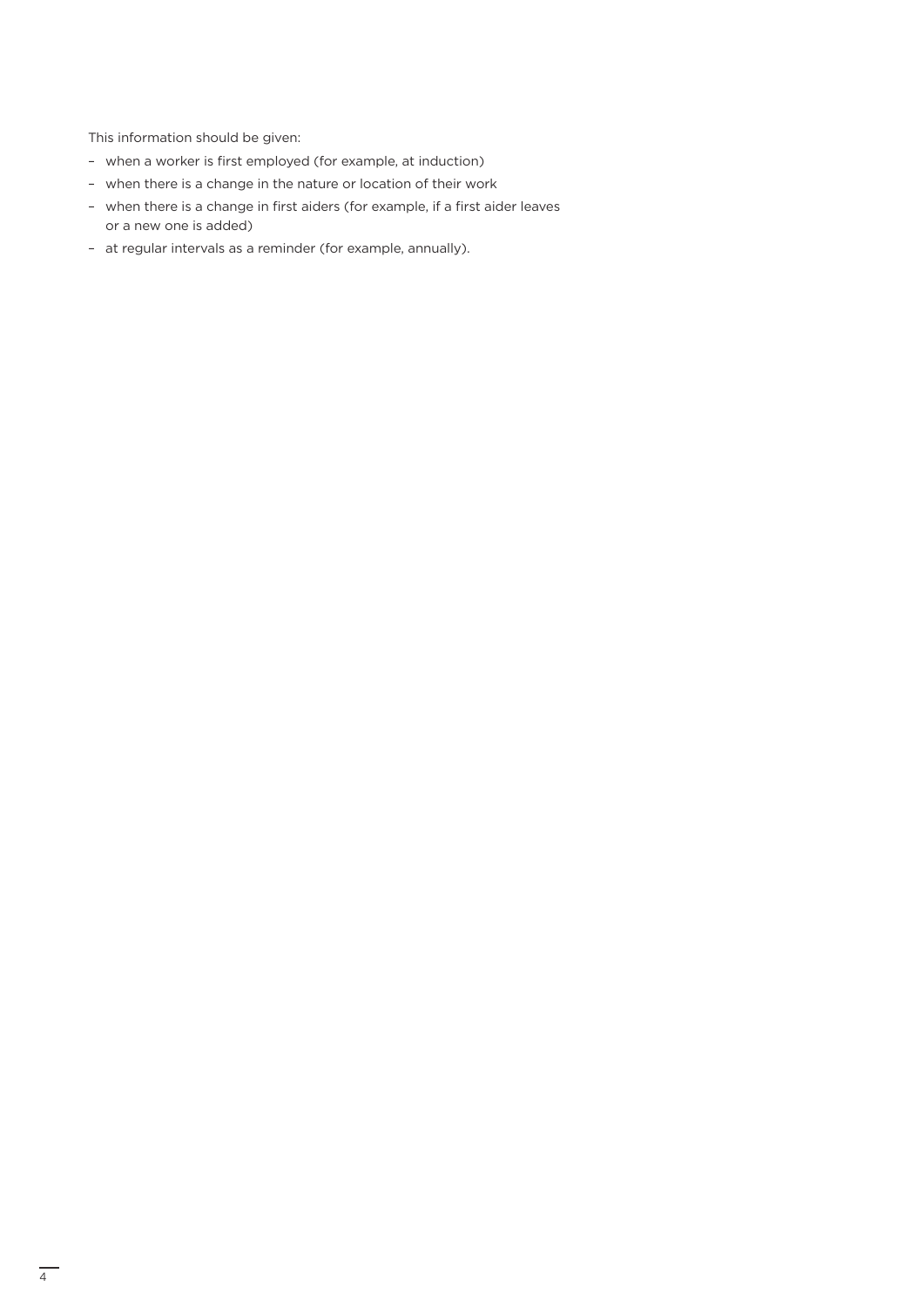## 3.0 First aid requirements for your workplace – what to think about

A workplace is any place where a worker goes or is likely to be while at work, or where work is being carried out or is customarily carried out.

When considering what first aid equipment, facilities and first aiders you need, consider the nature of the work carried out for your business as well as the physical locations where the work is done.

All workers, including those working night shifts or outside of usual working hours, must be able to access first aid equipment, first aiders, and the first aid room (if your workplace has one).

Table 1 has more information about this.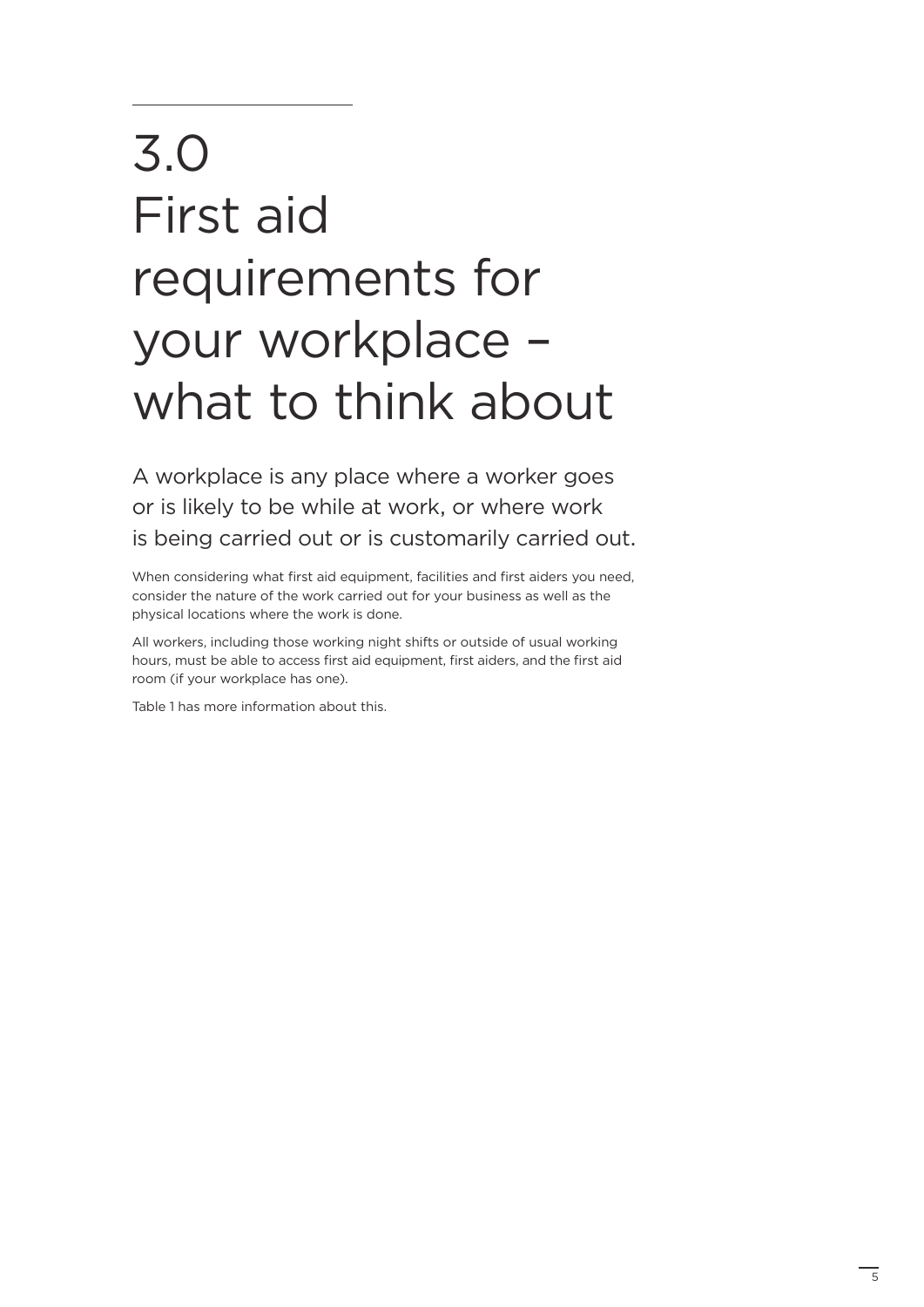| <b>CONSIDER</b>                                                     | <b>WHAT THIS MEANS</b>                                                                                                                                                                                                                                                                                                                                                                                                                                                                                                                                                                                                                                                             |
|---------------------------------------------------------------------|------------------------------------------------------------------------------------------------------------------------------------------------------------------------------------------------------------------------------------------------------------------------------------------------------------------------------------------------------------------------------------------------------------------------------------------------------------------------------------------------------------------------------------------------------------------------------------------------------------------------------------------------------------------------------------|
| Nature of the<br>work and its risks                                 | Some work environments have a greater risk of injury and illness due to the nature of the work.<br>For example, workers in factories, motor vehicle workshops, and forestry operations have a high<br>risk of injuries requiring immediate medical treatment and require different first aid arrangements<br>than, say, workers in offices or libraries. See Appendix A for a table of common injuries.                                                                                                                                                                                                                                                                            |
|                                                                     | Information about previous injuries or near misses at your workplace, their frequency and the amount<br>of harm caused, may also be useful in helping you decide what kind of first aid facilities or equipment<br>you need to make available.                                                                                                                                                                                                                                                                                                                                                                                                                                     |
| Physical size<br>and location of<br>the workplace                   | First aid equipment and facilities (for example, a first aid room) should be easy for all workers to<br>access, ideally within minutes in an emergency. Consider:<br>- the distance between different work areas<br>- response times for emergency services<br>- if you have remote or isolated workers.<br>You may need to provide first aid equipment and facilities in more than one part of your workplace if:<br>- the workplace is a long way from emergency services, a medical centre or hospital<br>- workers are scattered over a wide area in the workplace<br>- the workplace has more than one floor or level.                                                        |
| Number and<br>composition of<br>workers and other<br>people at work | Consider the maximum number of workers you could have, including contractors and volunteer<br>workers. Generally, a large workforce needs more first aid resources. Also think about:<br>- the needs of workers with a disability or known health concern<br>(for example, asthma, allergies)<br>- ensuring you have enough first aiders rostered on each shift<br>- ensuring all workers including those working outside daylight hours can access first aid kits,<br>facilities and other equipment<br>- ensuring you have enough first aiders to cover periods of annual or sick leave<br>- other people at work (for example, clients, visitors, couriers, casual volunteers). |
| Overlapping duties                                                  | When the work of two or more PCBUs overlaps, they must communicate, consult, cooperate and<br>coordinate activities to meet their health and safety responsibilities to workers and others.<br>By consulting with each other, they can avoid duplicating their efforts and prevent any gaps in<br>managing work health and safety risks.<br>For example, as part of their duty to provide first aid, a group of PCBUs working in the same shopping<br>centre complex could work together to provide trained first aiders and a first aid room for all workers<br>in the complex.                                                                                                   |

**TABLE 1:** First aid requirements for your workplace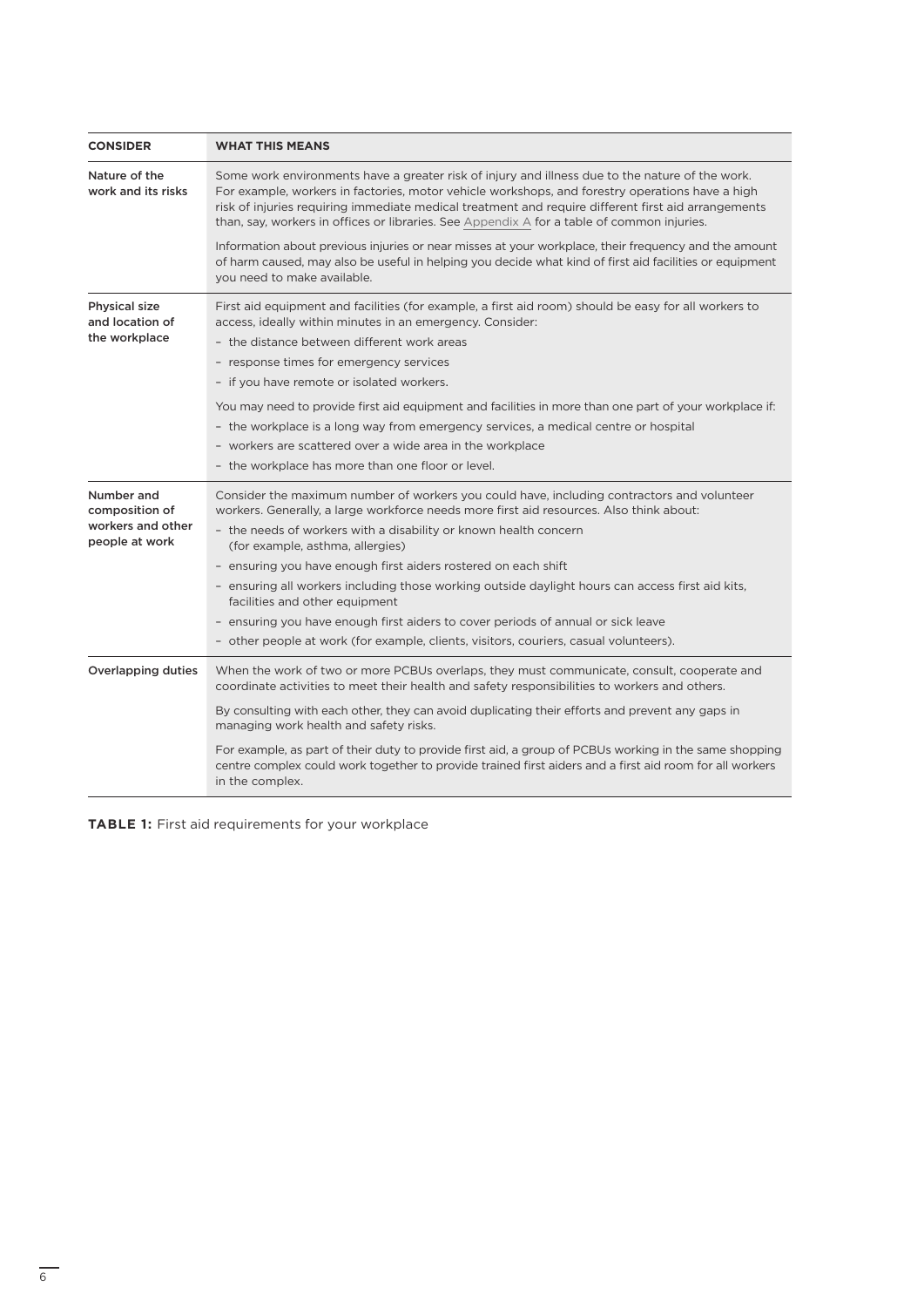#### **First aid and the risk management process**

### **1 STEP**

#### **Identify the risks that could result in work-related injury or illness**

- Is the nature of the work a risk to people's health and safety?
- Have you identified these risks?
- Do any workers or other people at the workplace have pre-existing medical conditions?
- Have you consulted with workers and their health and safety representatives about first aid requirements?



**Assess the risks (the type, severity and likelihood) of injuries and illness**

- How often does each risk have the potential to cause harm?
- What types of injuries or illnesses would the risks cause?
- How serious are the injuries or illnesses?
- Does the number of workers and other people at the workplace, and the type of work carried out, affect how first aid should be provided?

and

– Could the size or location of your workplace affect how first aid is provided?



#### **What first aid is required?**

#### First aiders

– How many first aiders do you need? – What do they need to be able to do?

– What training do they need?

- First aid kits and facilities
- What kits do you need and where should they be located?
- Do you need any other aid equipment?
- Who will be responsible for maintaining the kits?
- Do you need a first aid room?



#### **Review first aid requirements regularly or as circumstances change to ensure effectiveness**

See [Appendix B](#page-23-0) for an example of a first aid assessment.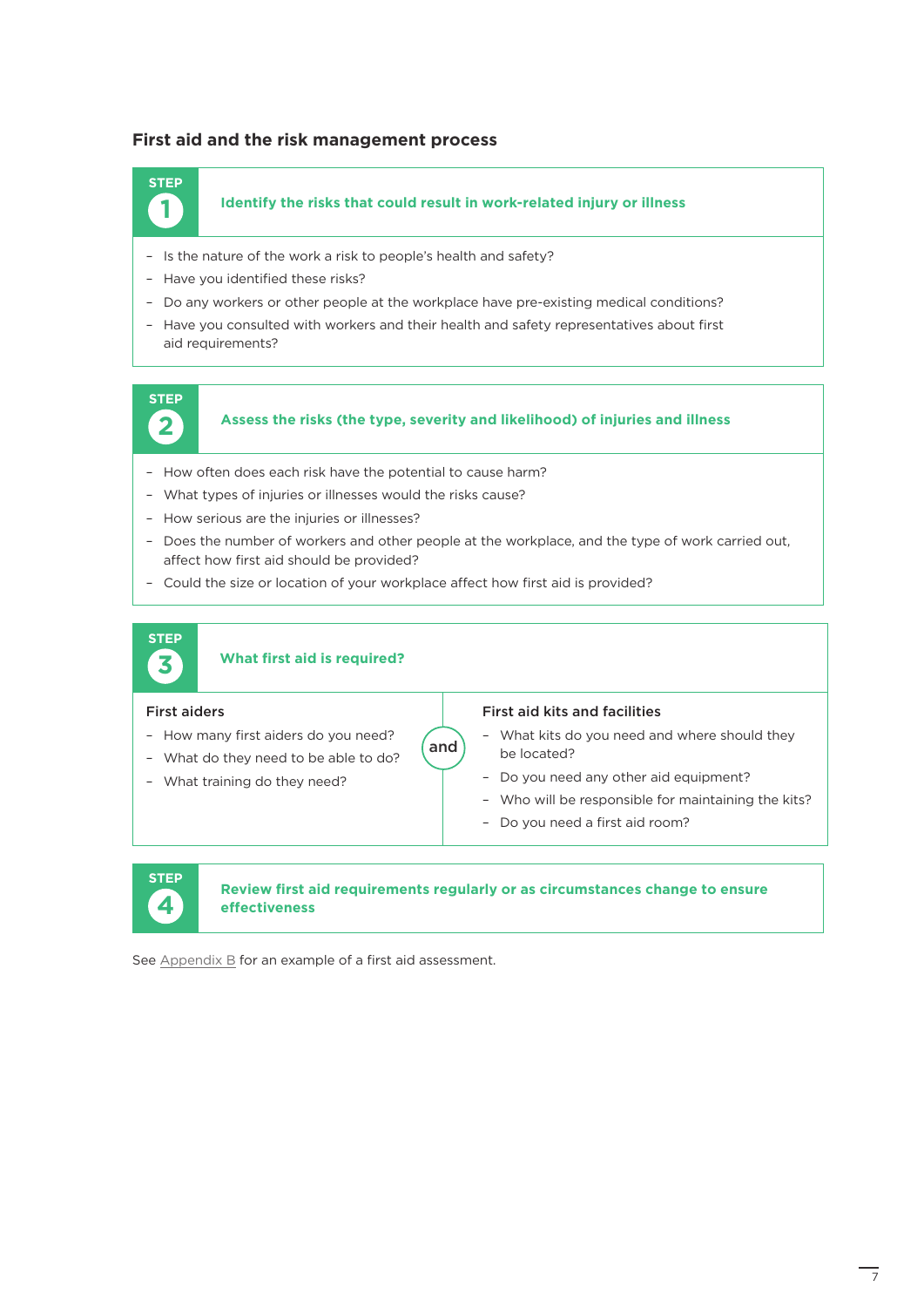## 4.0 First aid equipment and facilities

#### **First aid kits**

You must provide at least one first aid kit for each workplace and ensure workers know where it is.

Kits should contain basic equipment for attending to injuries, such as:

- cuts, scratches, punctures, grazes and splinters
- soft tissue sprains and strains
- minor burns
- broken bones
- eye injuries, and
- shock.

What you put in the kit should be based on the particular risks of the work carried out at your workplace. For example, there is likely to be a higher risk of eye injuries and a need for eye pads if your workers:

- handle chemical liquids or powders in open containers
- carry out spraying, hosing or abrasive blasting
- are at risk of particles flying into their eyes
- are at risk of being splashed or sprayed with infectious materials, or
- carry out welding, cutting or machining operations.

Figure 1 shows the suggested contents of a work first aid kit. You may also want to consider including a small notebook and pen to record things such as dates, times, observations, equipment used.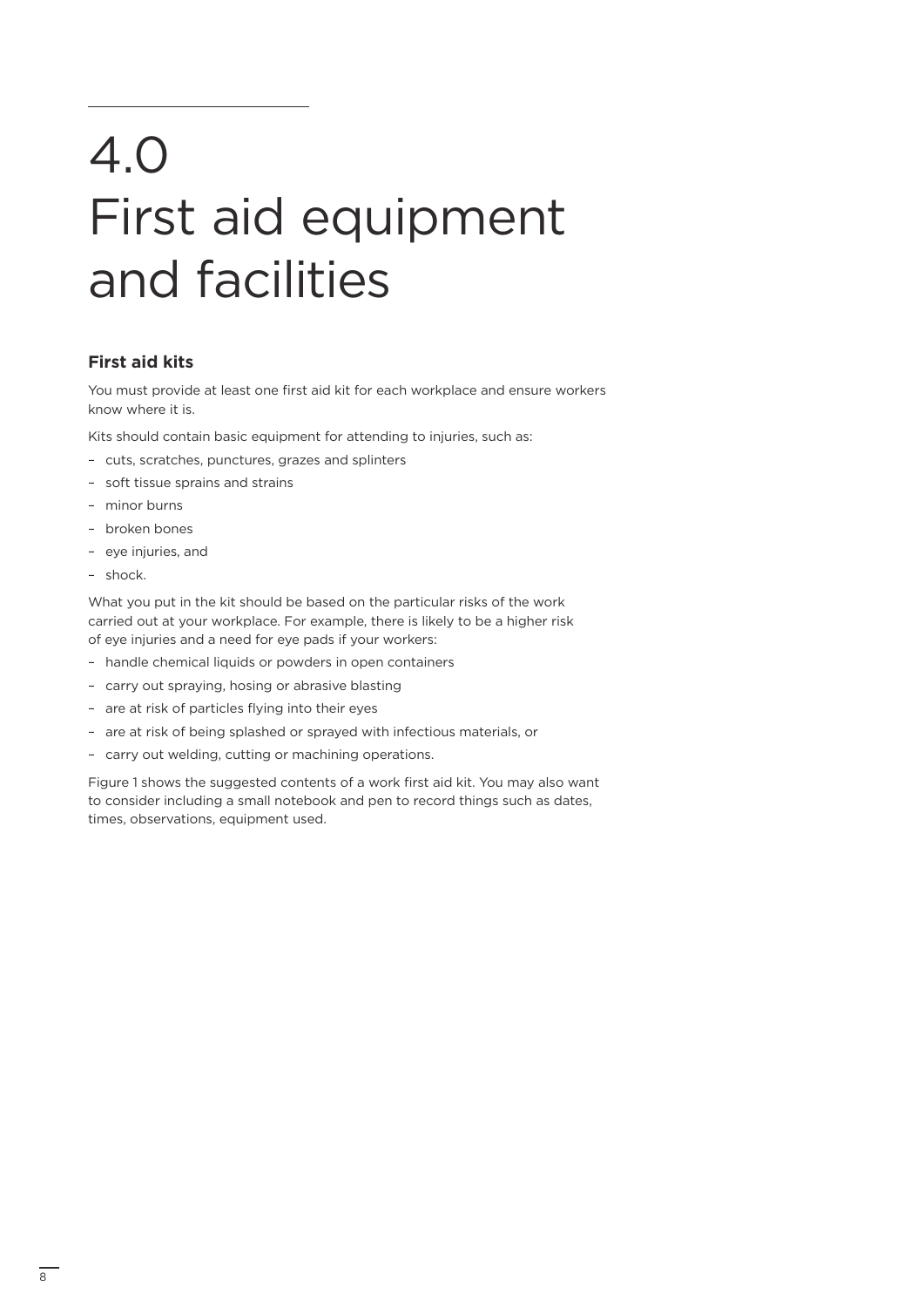

**FIGURE 1:** Sample contents of a work first aid kit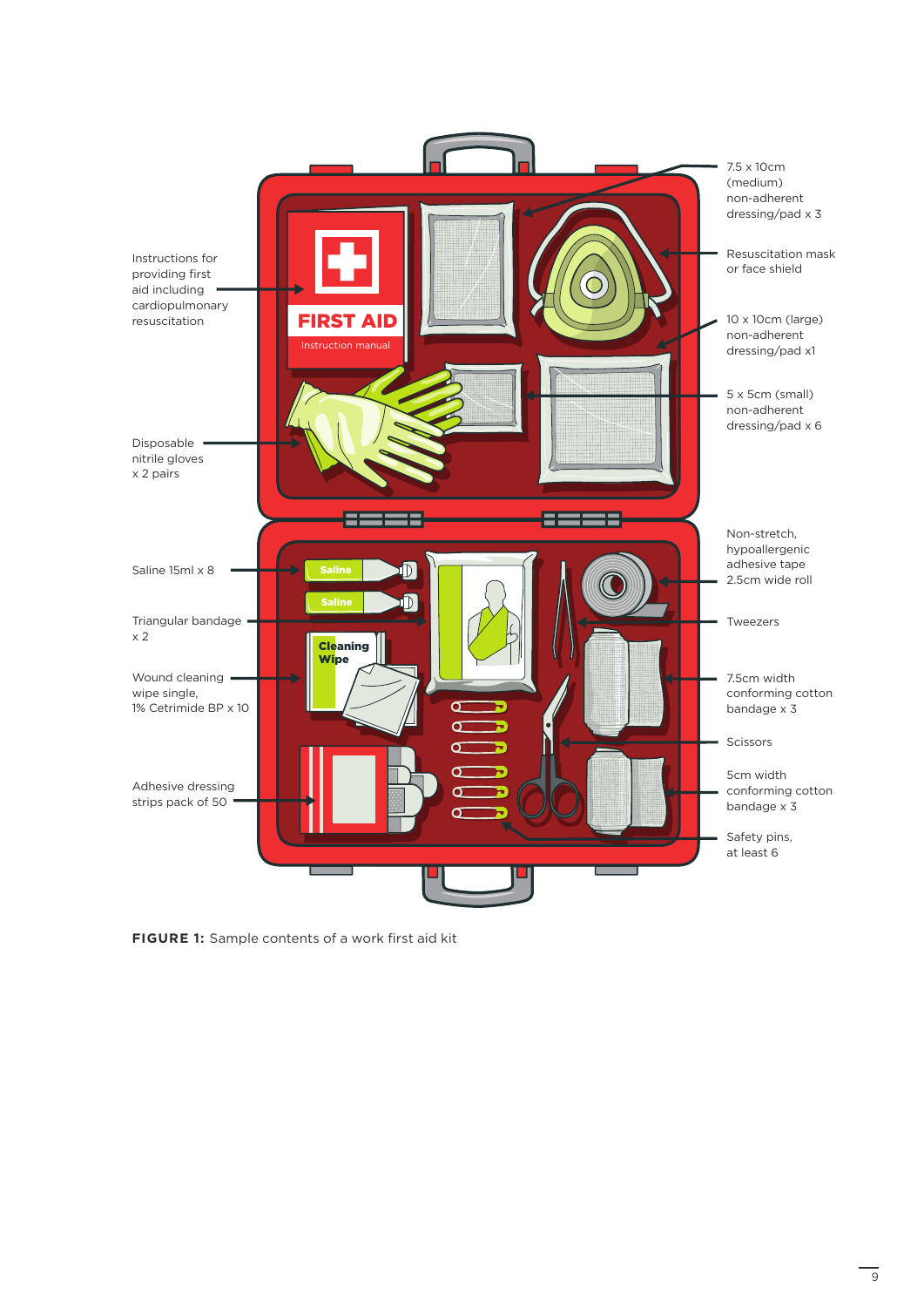#### **Remote workers**

If you have workers in remote or isolated locations, you must provide them with a basic first aid kit (described on the previous page) as well as extra first aid equipment if required.

Figure 2 shows some extra contents for a first aid kit for remote or isolated workers. You may also want to consider including a small notebook and pen to record things such as dates, times, observations, equipment used. This is a suggestion only – the actual contents will depend on the nature of the work carried out and its risks.



**FIGURE 2:** Sample additional contents of a first aid kit for remote workers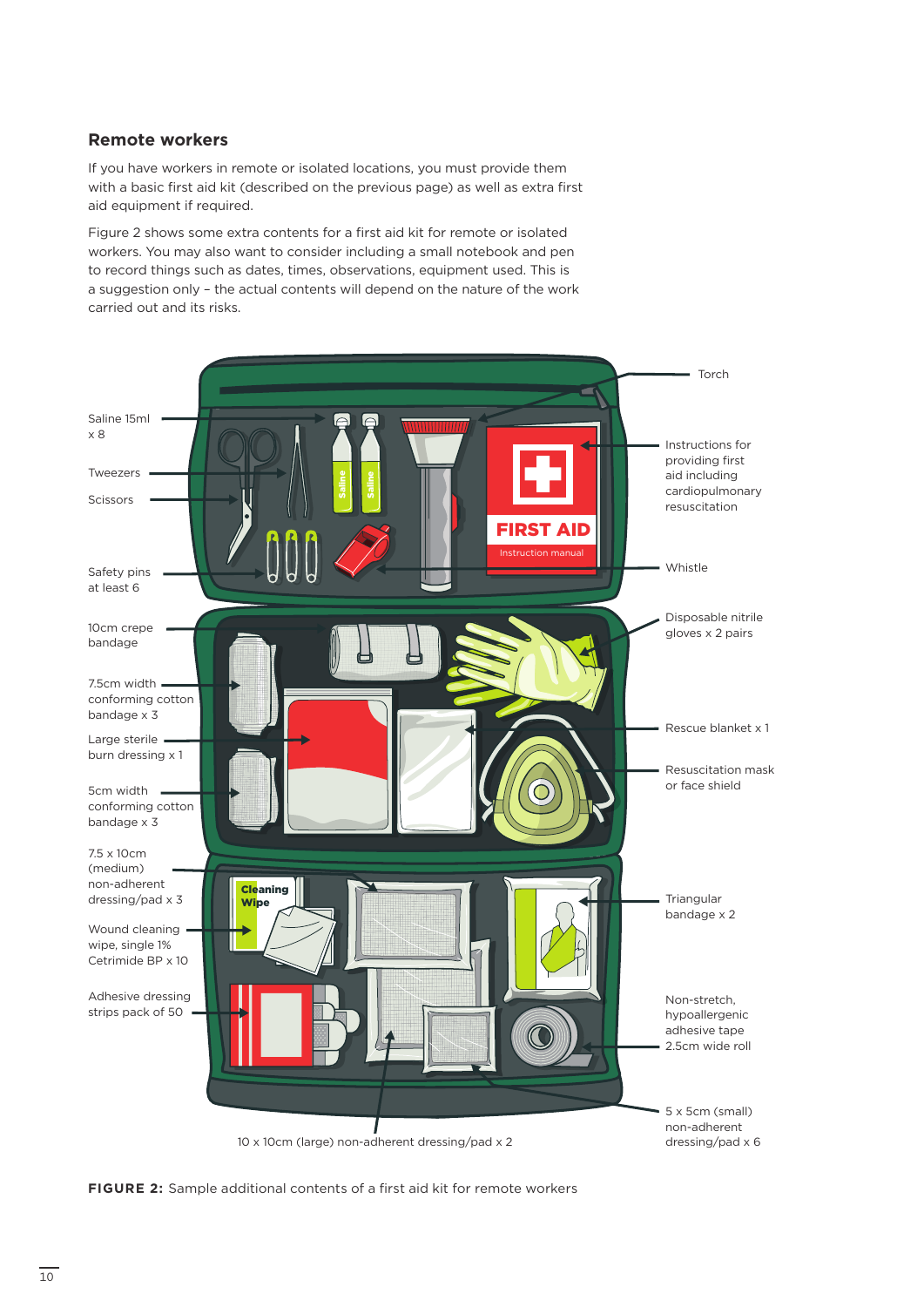#### **Communication equipment**

For remote or isolated workers, you must provide a plan for how they will get help if injured or ill. See WorkSafe's Interpretive guidelines [General Risk](https://worksafe.govt.nz/managing-health-and-safety/businesses/general-requirements-for-workplaces/general-risk-and-workplace-management-part-2/)  [and Workplace Management – Part 2](https://worksafe.govt.nz/managing-health-and-safety/businesses/general-requirements-for-workplaces/general-risk-and-workplace-management-part-2/) for more information (section 3.1).

#### **Medication in first aid kits**

If you choose to provide pain relief medication like aspirin or paracetamol in first aid kits, be aware that these can make certain people (such as pregnant women) ill.

Pain relief medicine in a work first aid kit should only be in pack sizes which are available when purchased over the counter as General Sale or Pharmacy Only medicines. Keep pain relief medicine in the manufacturer's original pack as this will have all the relevant information about correct dose, precautions/warnings, batch number and expiry date.

This medicine can only be given by someone who is medically trained to do so, otherwise it should only be self-administered by the worker. (That is, they choose to take it themselves.)

#### **Design of kits**

First aid kits can be any size, shape or type, but each kit should:

- be clearly labelled 'First Aid Kit'. Most kits have a white cross on a green background
- have a list of what is in the kit, and
- be made of material that will protect the contents from dust, moisture and contamination.

#### **Location of kits, including in vehicles**

First aid equipment should be easy for all workers to access, ideally within minutes in an emergency or when doing work with a high risk of injuries. For example, a school with a science laboratory or carpentry workshop should have a first aid kit in each.

Where there are separate work areas (for example, more than one building on a site or more than one floor in a building) there should be a first aid kit in each area.

Emergency floor plans or site maps displayed in the workplace should show where the first aid kits are located.

Use first aid signs to clearly show the location of first aid equipment and first aid rooms.



**FIGURE 3:**  Example of first aid signs showing the location of first aid equipment or rooms

You must provide a portable first aid kit in the vehicles of mobile workers if that is their workplace (for example, couriers, taxi drivers, sales representatives, bus drivers, inspectors). The kit must be located in a secure place within the vehicle, where it will not move and cause injury or damage in a collision.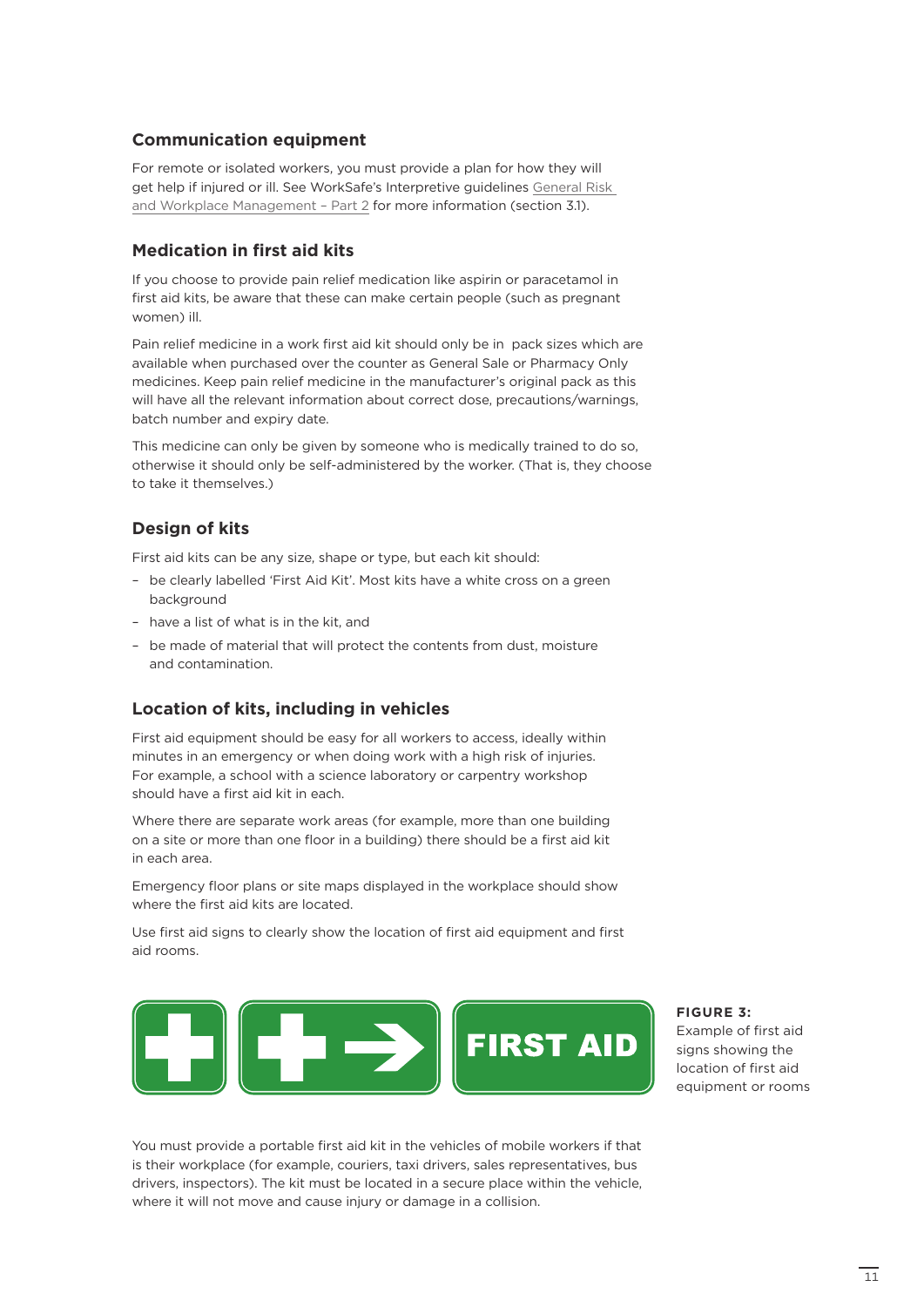#### **Maintaining and restocking first aid kits**

It is good practice to nominate a person at your work, perhaps a first aider, to maintain the first aid kits. The person should:

- monitor usage of the kit and ensure items are replaced as soon as practicable after use
- at least once every 12 months, ensure the kit contains a complete set of the required items. An inventory list should be kept in the kit and signed and dated after each check
- ensure items are in working order, are within their expiry dates, and sterile products are still sealed.

#### **Other first aid equipment**

In addition to first aid kits, consider whether you need other first aid equipment.

#### Automated external defibrillators

Cardiopulmonary resuscitation (CPR) can prolong life but an automated external defibrillator (AED) is the only way to restore the heart's normal rhythm.

Consider providing an AED if there:

- is a risk to your workers of being electrocuted
- is likely to be a delay in an ambulance arriving at your workplace (for example, because of distance), or
- are large numbers of members of the public at your workplace.

AEDs can be used by trained or untrained people. They should be located in an area that is clearly visible, accessible and not exposed to extreme temperatures. They should be clearly signed and be maintained according to the manufacturer's instructions.





**FIGURE 4:** Automated external defibrillator and sign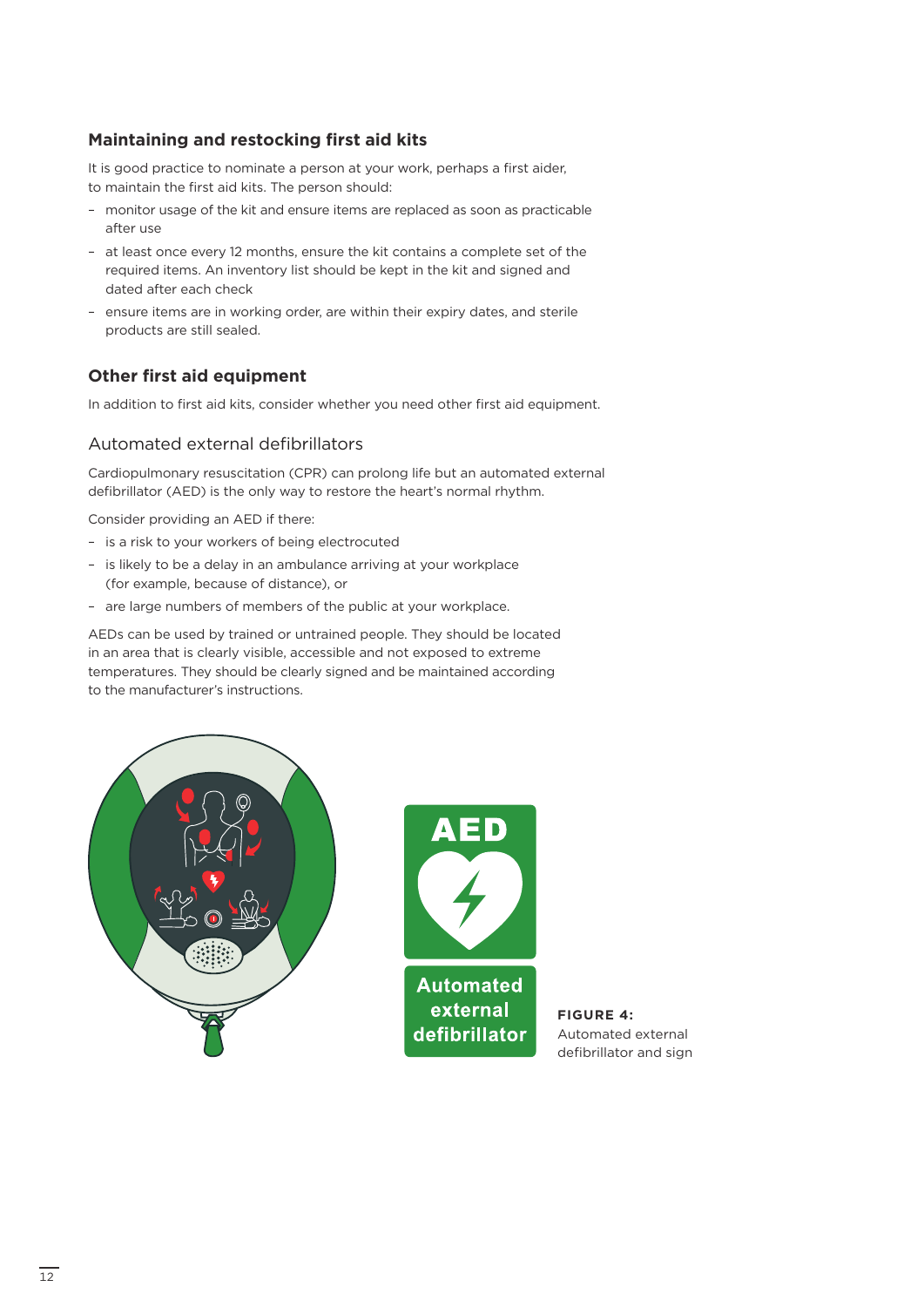#### Emergency eyewash equipment

Provide emergency eyewash equipment if workers could be splashed in the eye with chemicals or infectious substances. Eyewash stations can be permanently fixed or portable, depending on the needs of your workers. Use according to the manufacturer's instructions.



### Eyewash station

#### Emergency shower equipment

Provide emergency shower equipment or facilities if workers are at risk of:

- being exposed to hazardous chemicals that can be absorbed into their skin
- being contaminated by infectious substances
- burns to a large area of their face or body
- chemical or electrical burns or burns that are deep, in sensitive areas or larger than a New Zealand \$2 coin.

Shower facilities could be a:

- deluge shower (pictured below left)
- permanent hand-held shower hose, or
- portable plastic or rubber shower hose that can easily be attached to a tap spout. This could suit small, relatively low-risk workplaces where a fixed deluge facility would not be reasonably practicable, but where there is a risk of serious burns (for example, a fish and chip shop).

Shower equipment can be permanently fixed or portable, depending on the needs of your workers.

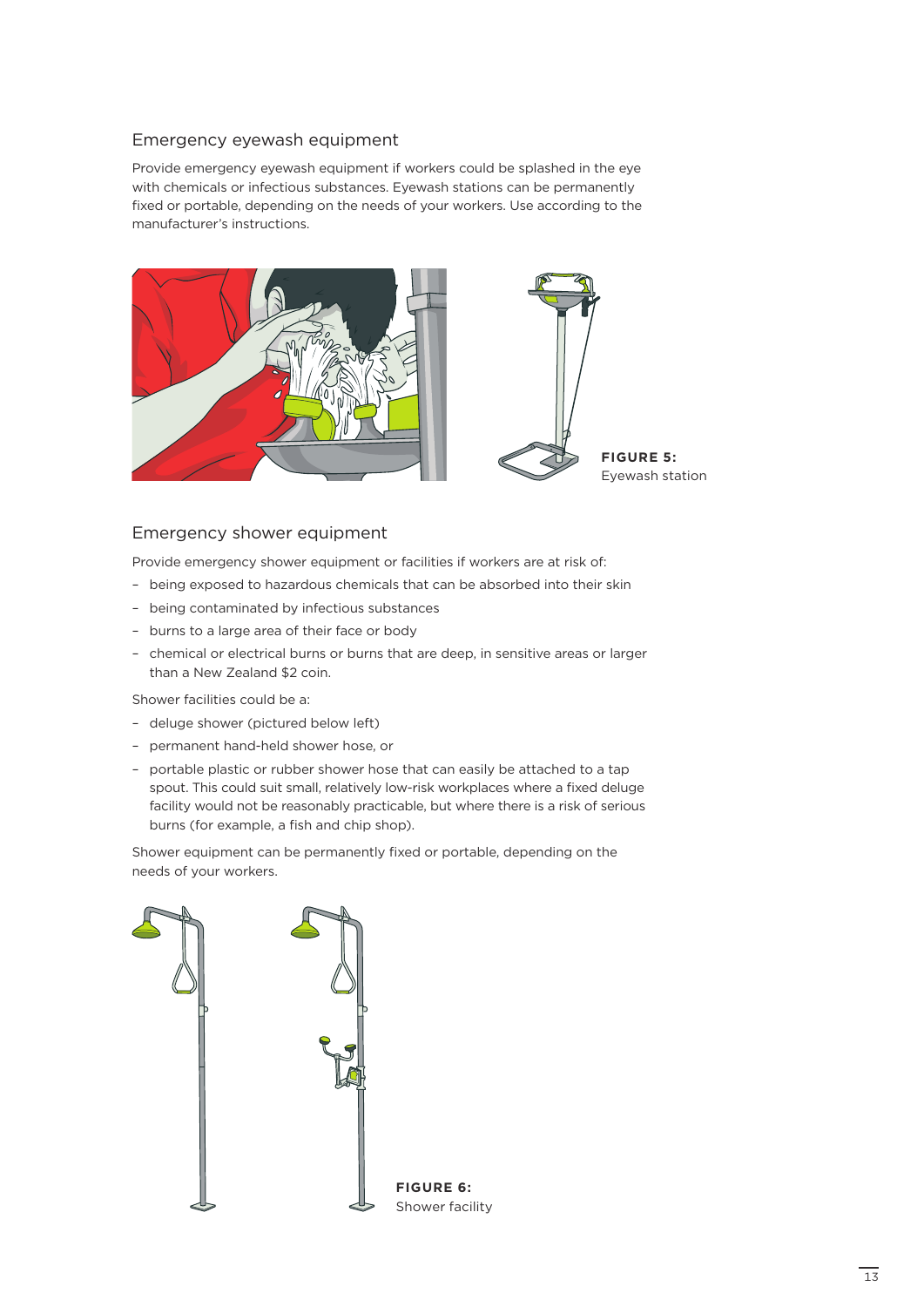#### **First aid rooms**

You should consider providing a first aid room if your risk assessment indicates it would be difficult to give people first aid without one. Some things to consider include:

- the distance between different work areas
- how long it would take emergency services to reach your workplace
- if you have remote or isolated workers.

For example, you may decide you need a first aid room if your risk assessment indicates it would be safer to give first aid out of the way of business operations (for example, away from machinery); if your workplace is located a long way from the nearest hospital or medical centre (for example, an oil/gas rig, a farm); if your workplace has a high risk of serious and frequent injuries.

The location and size of the room should allow easy access and movement of injured people, noting they could need to be supported or moved by stretcher or wheelchair.

Figure 7 shows the suggested contents of a first aid room.



**FIGURE 7:** Example first aid room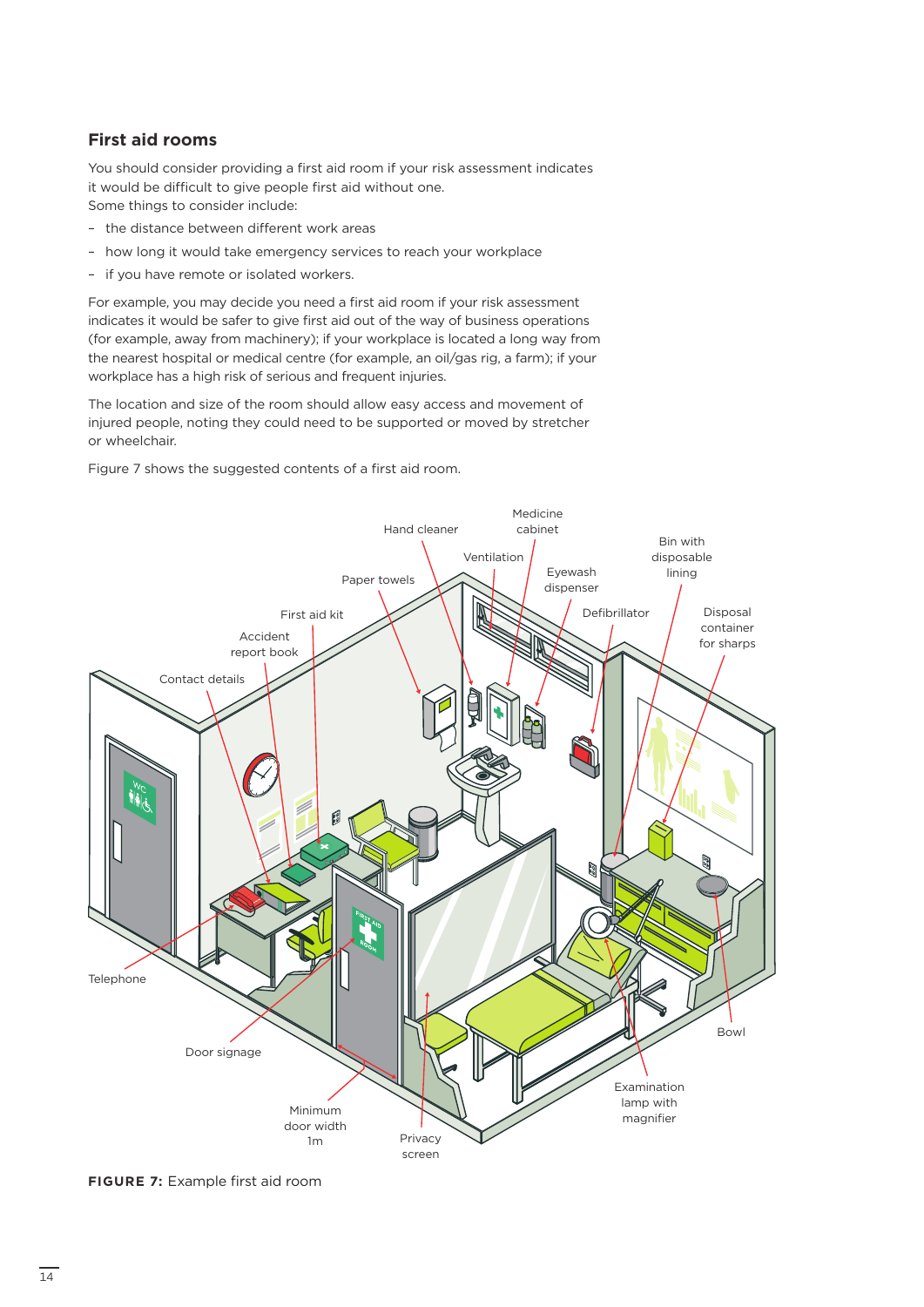The room should:

- be within easy access to a sink with hot and cold water (if not provided in the room) and toilet facilities
- offer privacy via screening or a door
- be available to all workers including those working night shifts
- be easily accessible to emergency services, with a minimum door width of 1m for stretcher access
- be well-lit and ventilated
- have an appropriate floor area, 14m<sup>2</sup> as a guide, and
- have an entrance clearly marked with first aid signage.

#### **Removing first aid waste**

Place items with blood or body substances into plastic bags and securely tie or seal the bag. Dispose of the bag as part of your usual waste disposal.

Dispose of needles or other sharp instruments in a sharps disposal container and arrange for its collection by a sharps waste disposal service.

#### **Handling/cleaning up blood or body substances**

When providing first aid to an injured or ill person, first aiders could come into contact with blood or body substances. These can transfer infections to the first aider or other people they treat.

First aiders should wash their hands with soap and water or apply alcohol-based hand rub before and after administering first aid. First aiders should also wear PPE, including disposable gloves, to prevent contact with blood and body substances. Eye protection, a surgical mask and protective clothing may also be necessary if splashes of blood or body substances are likely to occur.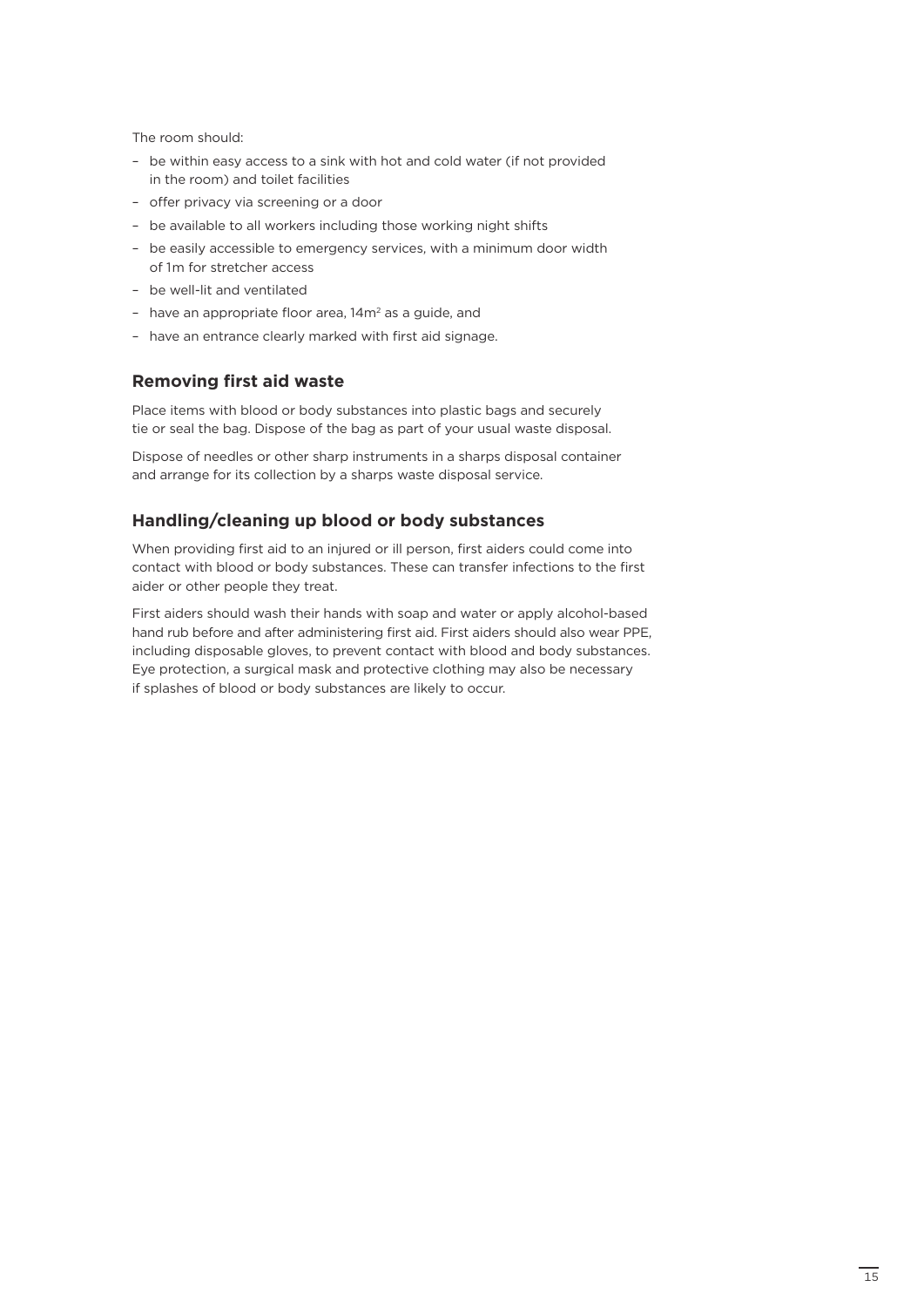## 5.0 First aiders

#### **Decide how many first aiders you need**

First aiders are workers trained to give first aid. You must provide your own first aiders at the workplace or provide your workers with access to other trained first aiders (for example, from nearby businesses).

When thinking about how many trained first aiders you need, consider:

- the number of workers at the workplace at any given time
- the nature of the work they do and its risks
- the likelihood of people being hurt, and how serious the injuries might be
- the physical size of the workplace and whether workers are scattered across different parts of it
- the location of the workplace and its distance from ambulance services, medical centres and hospitals
- whether other people (for example, members of the public) visit the workplace.

Allow for some of your first aiders to be absent on planned or unplanned leave, such as sick leave.

Here are some examples to help you think about how many first aiders you might need:

- Kalena runs a small IT company that employs three people and is based in the city next door to a medical centre. The nature of the work carried out at her company is low-risk. She does not have any trained first aiders because workers can go to the medical centre next door for first aid.
- Tāne's company builds tiny houses and employs eight people. As the nature of his company's work is high-risk, he has two trained first aiders.
- Pat owns a large vineyard about half an hour's drive from medical and ambulance services. She has two first aiders for every 10 workers.
- Arjun owns a large telephone contact centre in a suburban area. The nature of the work carried out at the contact centre is low-risk. Arjun always has two first aiders present for every 50 workers.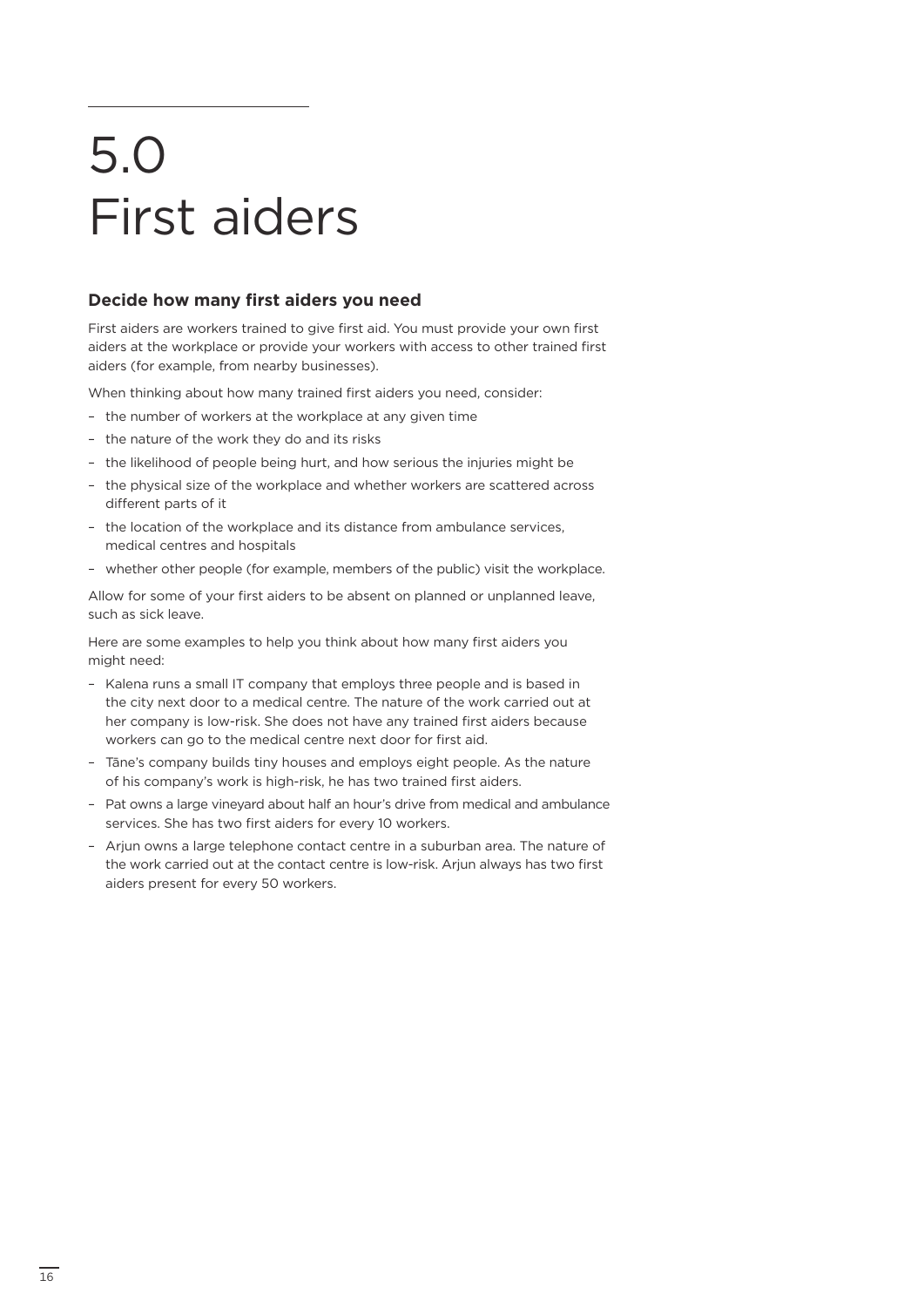#### **Training for first aiders**

WorkSafe recommends workers be trained in first aid by an organisation accredited by the New Zealand Qualifications Authority.

When each first aider has completed the course, the training provider will issue them with a first aid certificate which is generally valid for two years.

After two years, first aiders should get refresher training to keep their certificate current and to update their knowledge.

The Australian and New Zealand Committee on Resuscitation (ANZCOR) recommends that CPR skills be refreshed at least annually but, as this may not be feasible for all industries, ANZCOR considers that refresher training for first aiders every two years is a good opportunity for people to practise their skills and keep up to date with the latest techniques.

If it would take some time for emergency services to reach your workplace, consider additional training for your first aiders in advanced techniques (for example, providing oxygen). If you need more information about first aid training, contact the Association of Emergency Care Training Providers: [www.aectpnz.org/FAQs-and-Resources](http://www.aectpnz.org/FAQs-and-Resources)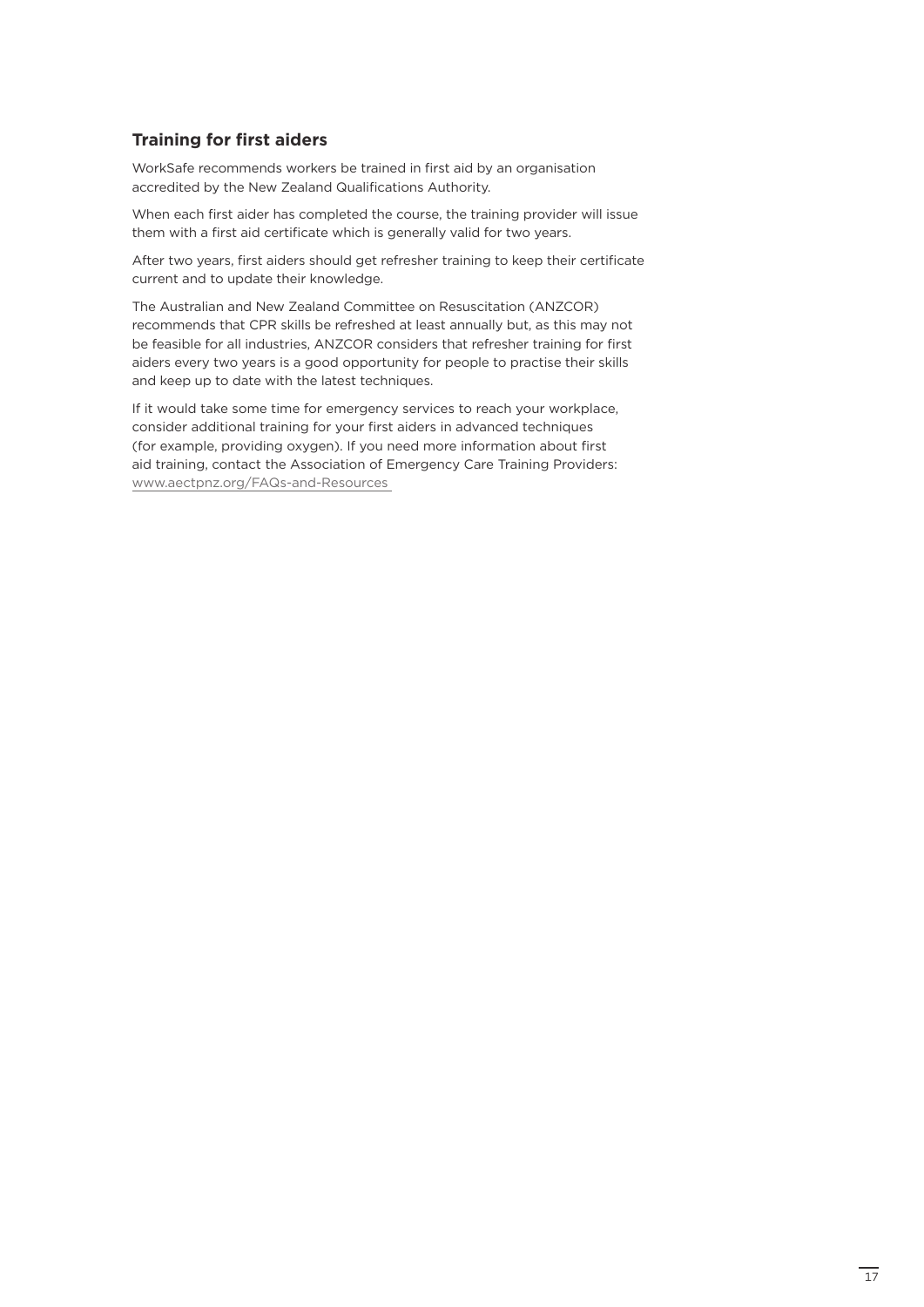### 6.0 Reviewing your first aid requirements

Together with your workers, regularly review your first aid arrangements to ensure they remain adequate and effective.

- Check that the workers who have responsibilities under your first aid procedures are familiar with them.
- If the way work is performed changes, or you introduce new work practices, review your first aid arrangements to make sure they are still appropriate.
- Organise a practice first aid emergency to make sure your first aid procedures are effective. Check kits and first aid rooms are easily accessible and suit the risks unique to your workplace.
- If an incident has occurred requiring first aid, evaluate the effectiveness of the first aid provided and make changes if necessary.
- If you get new information about a previously unidentified risk, review your first aid measures.

The questions in Table 2 can help you review your first aid and assess whether it could be improved.

| Do all workers (including night-shift workers) have access to first<br>aiders and first aid kits?                   | Yes<br><b>No</b> |
|---------------------------------------------------------------------------------------------------------------------|------------------|
| Do workers know where the first aid kits are?                                                                       | Yes<br><b>No</b> |
| Do you need more first aid kits?                                                                                    | Yes<br><b>No</b> |
| Do you need more first aiders?                                                                                      | Yes<br>No.       |
| Do first aiders have the skills, training and competencies to provide<br>first aid and are their skills up to date? | Yes<br><b>No</b> |
| Are the contents of your first aid kits appropriate for the work carried<br>out at your workplace and its risks?    | Yes<br><b>No</b> |
| Do you need a first aid room?                                                                                       | Yes<br><b>No</b> |

#### **TABLE 2:**

Questions to help you review your work first aid needs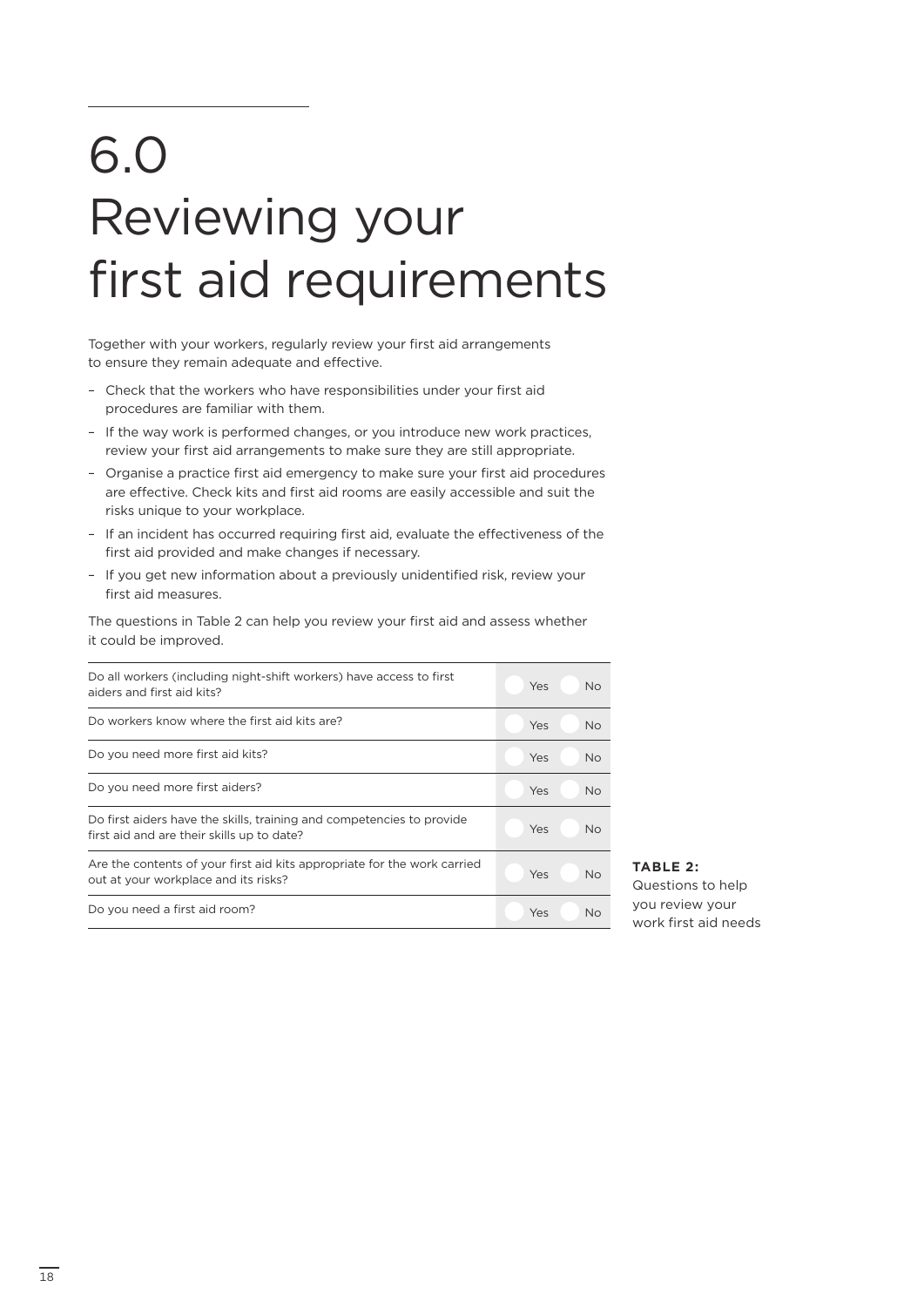# 7.0 More information

#### **WorkSafe guidance**

[Emergency plans](https://worksafe.govt.nz/managing-health-and-safety/businesses/general-requirements-for-workplaces/emergency-plans/) [Interpretive guidelines, General Risk and Workplace Management – Part 2](https://worksafe.govt.nz/managing-health-and-safety/businesses/general-requirements-for-workplaces/general-risk-and-workplace-management-part-2/) [Introduction to the Health and Safety at Work Act 2015](https://worksafe.govt.nz/managing-health-and-safety/getting-started/introduction-hswa-special-guide/) [Notifiable events](https://worksafe.govt.nz/notifications/notifiable-event/what-is-a-notifiable-event/#lf-doc-39637) [Overlapping duties](https://worksafe.govt.nz/managing-health-and-safety/getting-started/understanding-the-law/overlapping-duties/) [Reasonably practicable](https://worksafe.govt.nz/managing-health-and-safety/getting-started/understanding-the-law/primary-duty-of-care/what-is-the-primary-duty-of-care/) [Worker engagement and participation](https://worksafe.govt.nz/managing-health-and-safety/businesses/worker-engagement-and-participation/)

#### **Legislation**

[HSWA, section 36](http://www.legislation.govt.nz/act/public/2015/0070/latest/whole.html#DLM5976895) [HSWA, section 45](http://www.legislation.govt.nz/act/public/2015/0070/latest/whole.html#DLM5976914) [HSWA, section 46](http://www.legislation.govt.nz/act/public/2015/0070/latest/whole.html#DLM5976915) [HSWA, section 58](http://www.legislation.govt.nz/act/public/2015/0070/latest/whole.html#DLM5976956) [Regulations, section 13](http://www.legislation.govt.nz/regulation/public/2016/0013/latest/DLM6727580.html) [Regulations, section 14](http://www.legislation.govt.nz/regulation/public/2016/0013/latest/DLM6727581.html?search=sw_096be8ed816cbecc_emergency_25_se&p=1)

#### **Links**

[www.standards.co.nz](http://www.standards.co.nz/)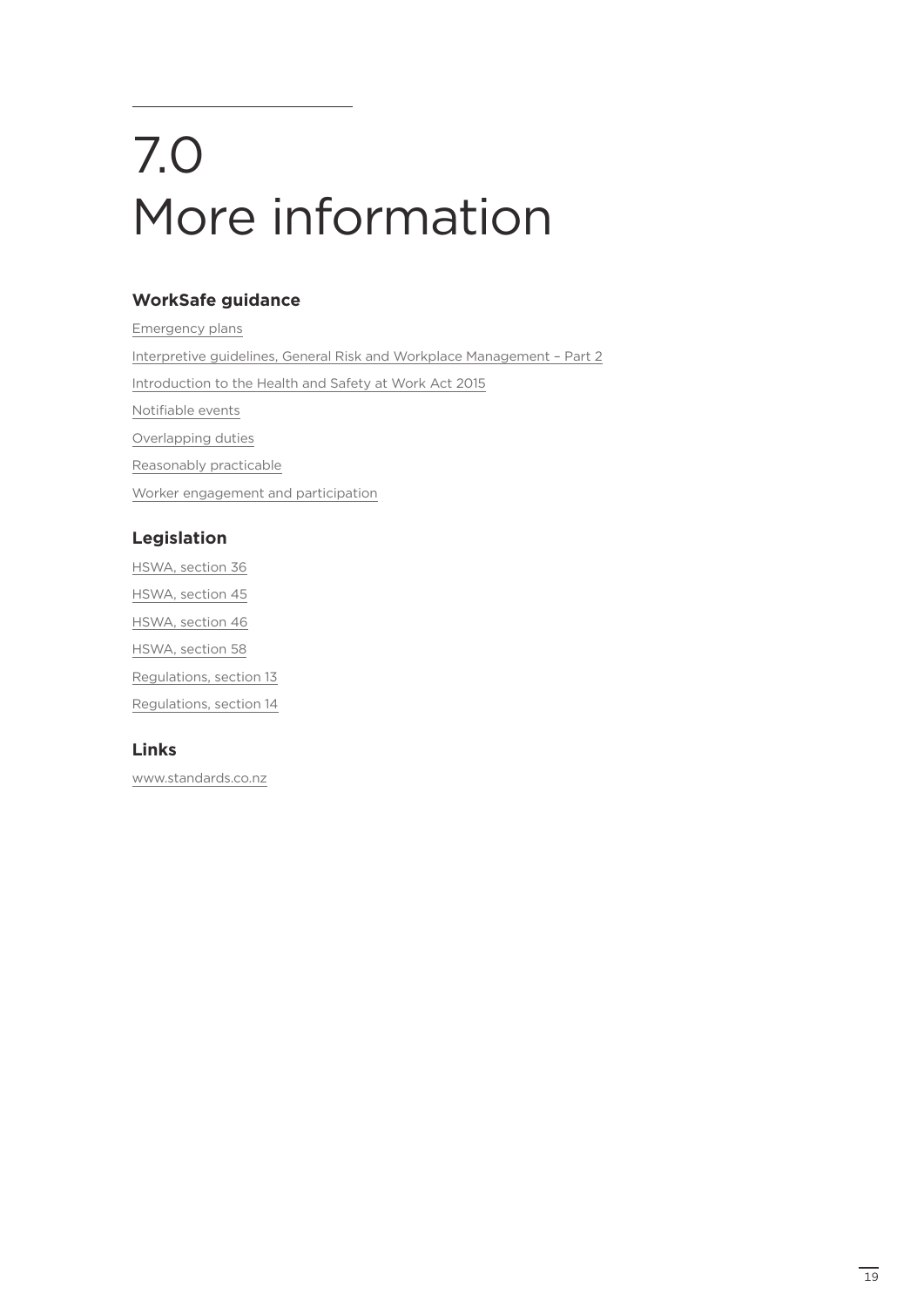#### **Appendix A: Injuries associated with common work hazards**  that may require first aid<sup>1</sup>

| <b>HAZARD</b>                                          | <b>POTENTIAL INJURIES</b>                                                                 |
|--------------------------------------------------------|-------------------------------------------------------------------------------------------|
| Animals                                                | Bites, stings, kicks, crush injuries, scratches, allergic reactions                       |
| <b>Biological</b><br>(for example, toxins, viruses)    | Infections, allergic reactions                                                            |
| Electricity                                            | Shock, burns, heart attack                                                                |
| <b>Extreme temperatures</b>                            | Burns, heat-related illness, reduced concentration, feeling tired, hypothermia, frostbite |
| Chemicals                                              | Poisoning, chemical burns, irritation                                                     |
| Machinery and equipment                                | Bruises, broken bones, deep cuts, separation of joints (dislocations), amputation         |
| Manual tasks                                           | Muscle strains                                                                            |
| Radiation                                              | Burns, sunburn, skin cancers, eye damage                                                  |
| <b>Vehicles</b>                                        | Bruises, broken bones, separation of joints (dislocations), deep cuts                     |
| Violence                                               | Physical and psychological injuries                                                       |
| Working at height or on<br>uneven or slippery surfaces | Bruises, broken bones, deep cuts, separation of joints (dislocations), concussion         |

<sup>1</sup> All tables courtesy of the 'First aid in the workplace Code of Practice, May 2018' from Safe Work Australia.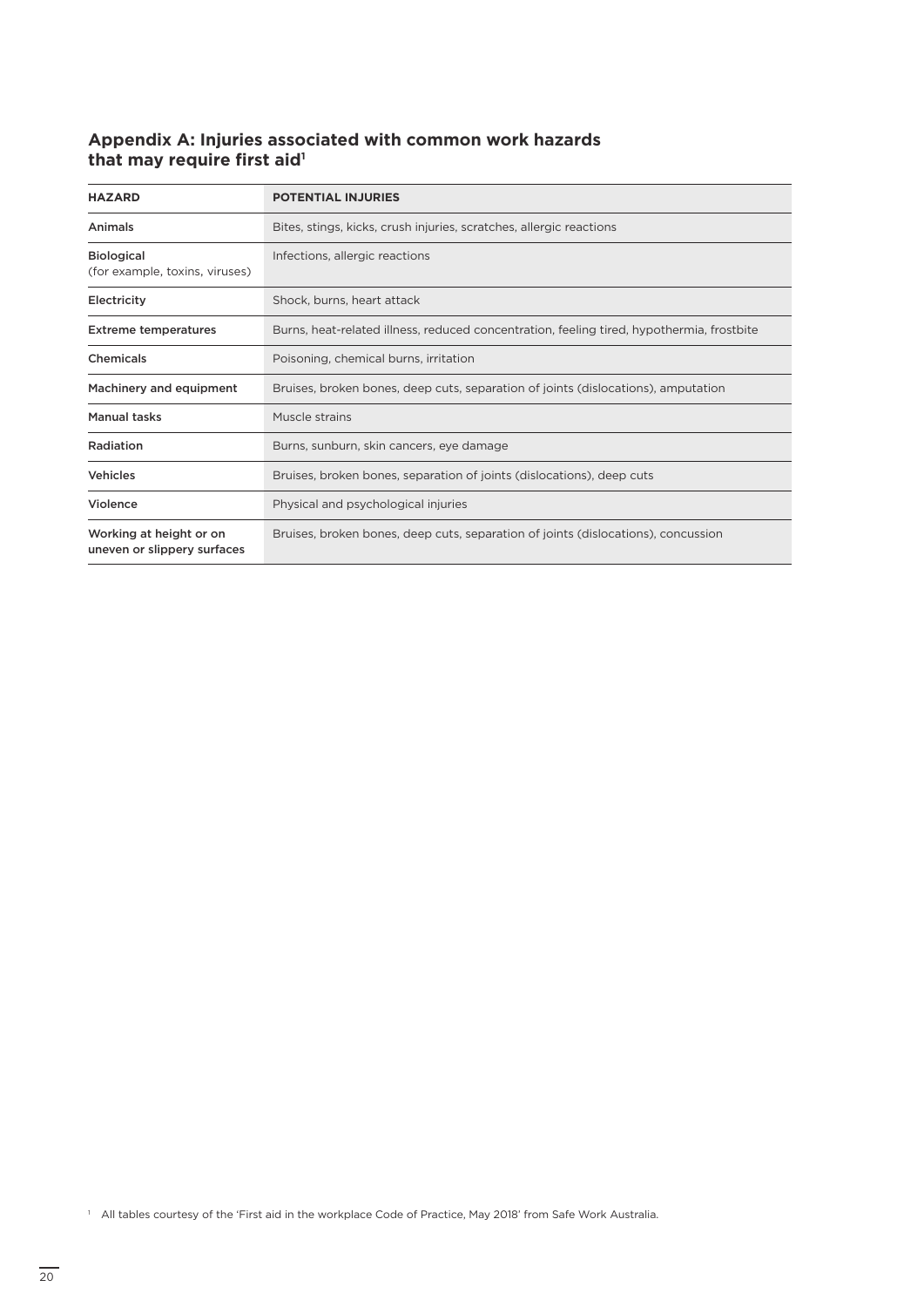#### <span id="page-22-0"></span>**Appendix B: Example of a first aid assessment**

This assessment of first aid requirements is an example only.

| XYZ COMPANY - MANUFACTURING OFFICE/FACTORY                   |                                                                                                      |  |  |
|--------------------------------------------------------------|------------------------------------------------------------------------------------------------------|--|--|
| 1. Size and location of workplace                            |                                                                                                      |  |  |
| Number of floors                                             | 2                                                                                                    |  |  |
| Access between floors                                        | Lifts and stairs                                                                                     |  |  |
| Nearest hospital                                             | 6 <sub>km</sub>                                                                                      |  |  |
| Nearest medical centre or occupational health service        | 2km                                                                                                  |  |  |
| Maximum time to medical service                              | 15 minutes                                                                                           |  |  |
| 2. Number and composition of workers and others at workplace |                                                                                                      |  |  |
| Number of workers                                            | 80 (15 office/65 factory) per shift                                                                  |  |  |
| Number of other people                                       | 2 to 5 visitors each day                                                                             |  |  |
| <b>Shifts</b>                                                | 3                                                                                                    |  |  |
| Overtime worked                                              | Yes, regularly                                                                                       |  |  |
| Remote or isolated workers                                   | None                                                                                                 |  |  |
| 3. Injuries, illnesses and incidents                         |                                                                                                      |  |  |
| Last 12 months claims data                                   | 5 x abrasions; 3 x falls                                                                             |  |  |
| Incidents not resulting in injury                            | Incident where a trolley carrying disinfectants overturned                                           |  |  |
| Other                                                        | Worker handling a solvent reported symptoms of breathing<br>difficulty, eye irritation and dizziness |  |  |

#### **NATURE OF WORK BEING CARRIED OUT AND HAZARDS AT WORKPLACE**

| Hazard                                          | How hazard could cause<br>harm                                                         | Likelihood of harm<br>occurring and degree<br>of harm                                                                                                                                    | First aid equipment                                                                                                                |
|-------------------------------------------------|----------------------------------------------------------------------------------------|------------------------------------------------------------------------------------------------------------------------------------------------------------------------------------------|------------------------------------------------------------------------------------------------------------------------------------|
| Hazardous chemicals:<br>solvents, disinfectants | Respiratory illnesses<br>(for example, asthma<br>emergency, cancers and<br>dermatitis) | Possible risk of daily<br>exposure to hazardous<br>chemicals for two cleaners.<br>Good ventilation provided.<br>Protective equipment like<br>gloves and aprons used<br>by workers.       | Safety data sheets and<br>labels instruct to rinse<br>cautiously with water for<br>several minutes. Eyewash<br>equipment required. |
| <b>Noise</b>                                    | Hearing damage                                                                         | Possible risk of daily<br>exposure to noise for 65<br>factory workers. Low noise<br>emitting machines have<br>been purchased. Protective<br>equipment like ear plugs<br>used by workers. | N/A                                                                                                                                |
| Manual handling                                 | Soft tissue strain                                                                     | Low risk of daily exposure<br>to manual handling<br>risks. Mechanical aids,<br>workstation alterations<br>and systems of work<br>significantly eliminate<br>and minimise risk.           | Possible strains and sprains<br>requiring ice packs, slings<br>and compression bandages.                                           |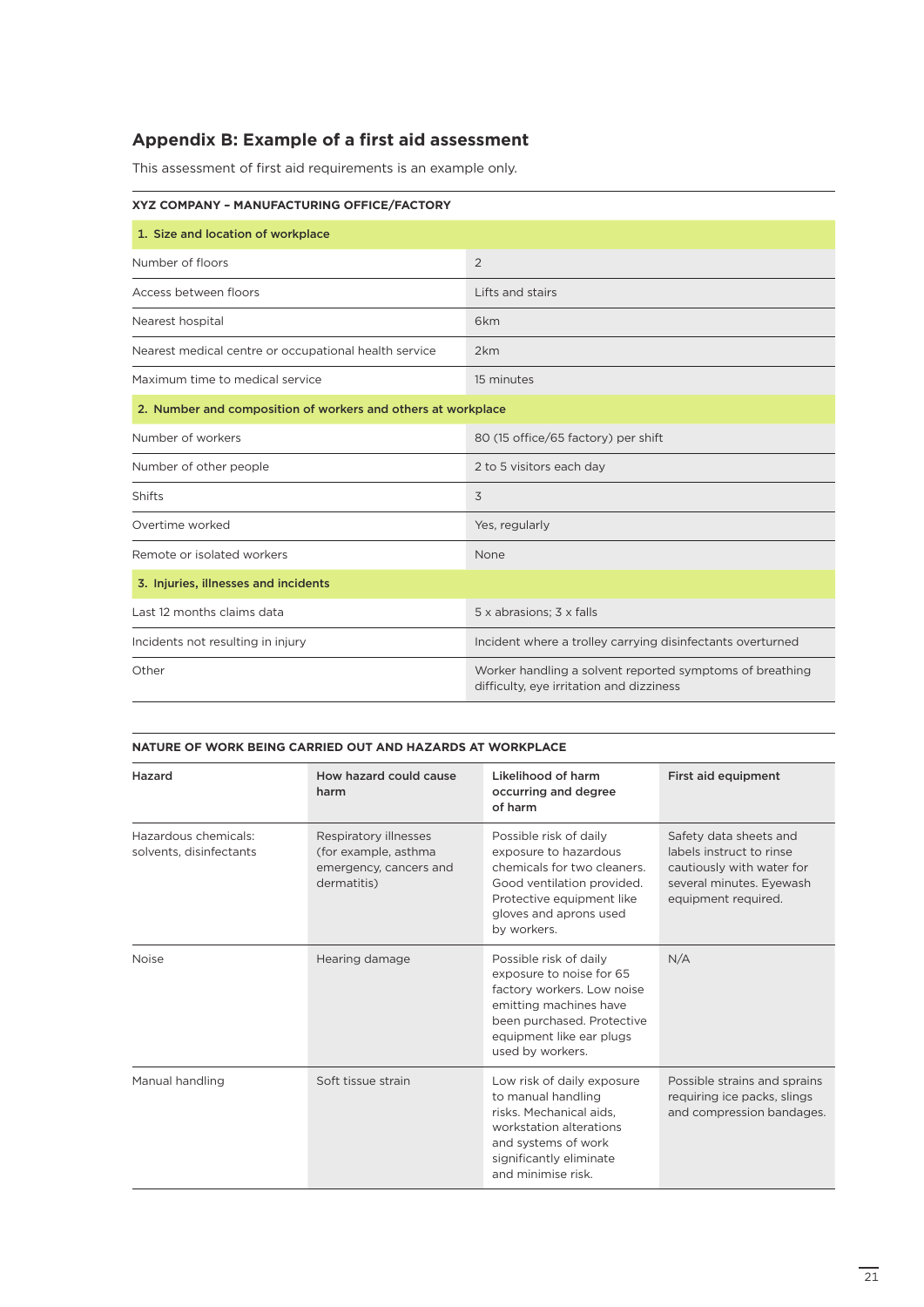<span id="page-23-0"></span>

| <b>REQUIRED FIRST AID</b>              |                                                                                                                                                                                                                                 |  |  |
|----------------------------------------|---------------------------------------------------------------------------------------------------------------------------------------------------------------------------------------------------------------------------------|--|--|
| Number of first aiders<br>needed       | Nine - at least three per shift, including one for the office and two for the factory.                                                                                                                                          |  |  |
| First aiders need to be<br>trained to: | - Recognise and respond to common life-threatening injuries or illnesses using<br>cardiopulmonary resuscitation (CPR) and other first aid procedures.<br>- Provide appropriate first aid for a range of injuries and illnesses. |  |  |
| Number and location of kits            | Five kits - one on the office floor and four on the factory floor.                                                                                                                                                              |  |  |
| Contents of first aid kits             | Standard work first aid kit.                                                                                                                                                                                                    |  |  |
| Kit maintenance                        | Five first aiders will look after one kit each.                                                                                                                                                                                 |  |  |
| <b>Additional equipment</b>            | Emergency eyewash equipment.                                                                                                                                                                                                    |  |  |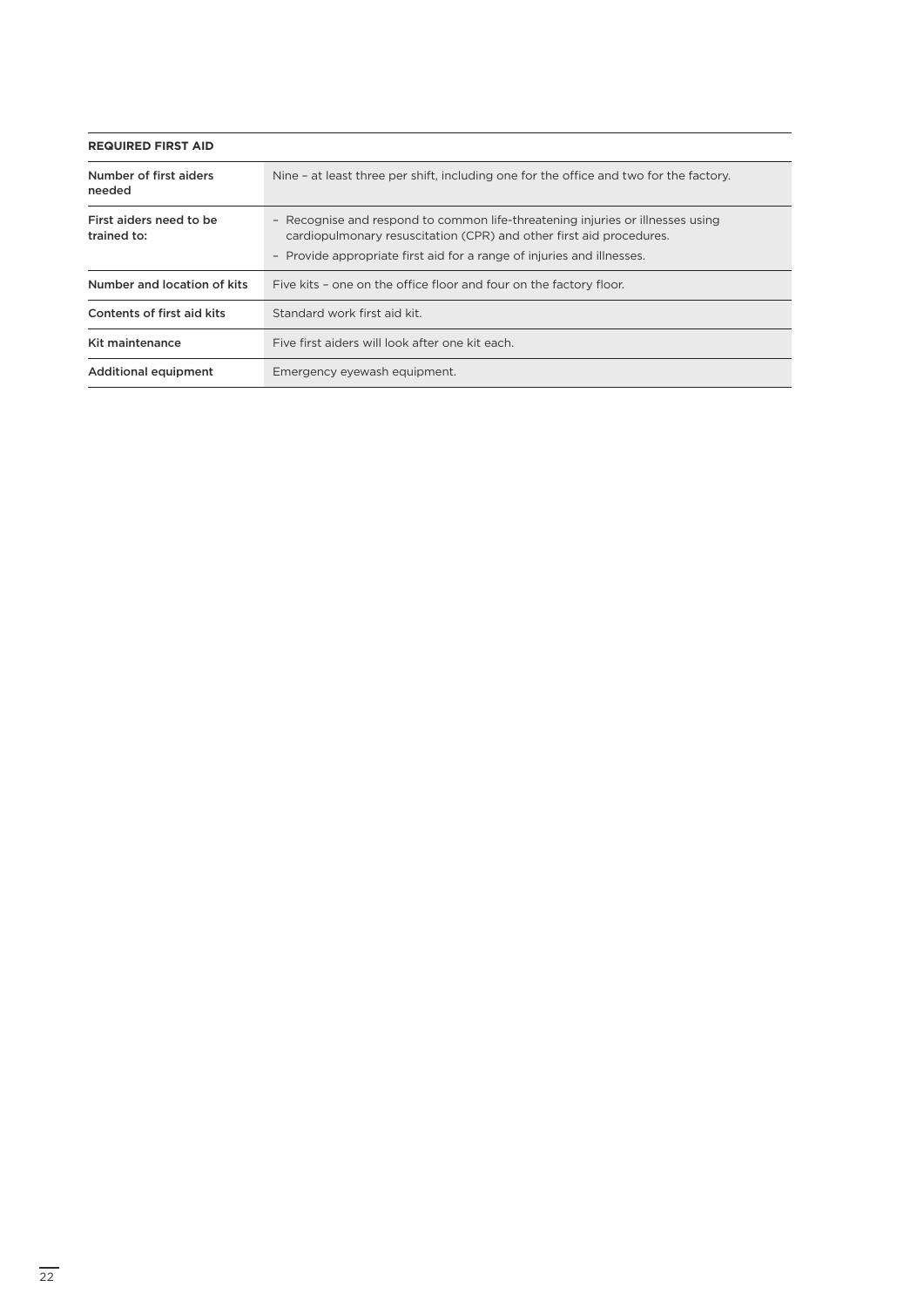#### **Appendix C: What the law says**

The Health and Safety at Work Act 2015 (HSWA) is New Zealand's key work health and safety legislation. All work and workplaces are covered by HSWA unless specifically excluded.

The Health and Safety at Work (General Risk and Workplace Management) Regulations 2016 (the Regulations) sit under HSWA and set out a number of duties around general workplace issues.

WorkSafe New Zealand (WorkSafe) is the government agency that is the work health and safety regulator. For a list of work health and safety regulations, see WorkSafe's [Introduction to the Health and Safety at Work](https://worksafe.govt.nz/managing-health-and-safety/getting-started/introduction-hswa-special-guide/)  [Act 2015](https://worksafe.govt.nz/managing-health-and-safety/getting-started/introduction-hswa-special-guide/)

| <b>WHO</b>                                                                                | <b>DUTIES</b>                                                                                                                                                                                                                                                                                                                                                                                                                                                                                                                                                                                                                                                                                                                                                         | <b>MORE INFORMATION</b>                                                                     |
|-------------------------------------------------------------------------------------------|-----------------------------------------------------------------------------------------------------------------------------------------------------------------------------------------------------------------------------------------------------------------------------------------------------------------------------------------------------------------------------------------------------------------------------------------------------------------------------------------------------------------------------------------------------------------------------------------------------------------------------------------------------------------------------------------------------------------------------------------------------------------------|---------------------------------------------------------------------------------------------|
| <b>Person Conducting</b><br>a Business or<br>Undertaking<br>(PCBU)                        | Primary duty of care<br>You must make sure, so far as is reasonably practicable, that the health<br>and safety of workers and other people are not put at risk from the<br>work of your business or undertaking.<br>Involving workers (worker engagement)                                                                                                                                                                                                                                                                                                                                                                                                                                                                                                             | HSWA, section 36<br>WorkSafe's Introduction<br>to the Health and Safety<br>at Work Act 2015 |
|                                                                                           | You must, so far as is reasonably practicable, engage with your workers<br>on health and safety matters that will directly affect them (for example,<br>first aid).<br>You must have worker participation practices that give your workers<br>reasonable opportunities to participate in improving health and safety                                                                                                                                                                                                                                                                                                                                                                                                                                                  | HSWA, section 58<br>WorkSafe's Worker<br>engagement and<br>participation                    |
|                                                                                           | on an ongoing basis.<br>Duty to provide first aid<br>You have a duty to provide first aid to your workers. Under the Health<br>and Safety at Work (General Risk and Workplace Management)<br>Regulations 2016:<br>- you (the PCBU) must provide adequate first aid equipment for your<br>workplace<br>- your workers must have access to that first aid equipment and to<br>first aid facilities (for example, a first aid room if appropriate)<br>- your workers must have access to an adequate number of trained<br>first aiders, either trained workers at your workplace or other people<br>(for example, at a local medical centre or hospital). It is also good<br>practice for one of your workers to be trained in CPR (cardio-<br>pulmonary resuscitation). | Regulations, section 13                                                                     |
| Workers                                                                                   | Workers have a duty to take reasonable care of their own health and<br>safety and not adversely affect the health and safety of other people.<br>Workers must comply with reasonable instructions and cooperate with<br>any reasonable policy or procedure relating to health and safety at the<br>workplace that has been notified to them.                                                                                                                                                                                                                                                                                                                                                                                                                          | HSWA, section 45                                                                            |
| Other persons<br>at the workplace<br>(for example, visitors,<br>members of the<br>public) | Other persons have a duty to take reasonable care of their own health<br>and safety and not adversely affect the health and safety of anyone<br>else. They must comply with reasonable instructions relating to health<br>and safety at the workplace.                                                                                                                                                                                                                                                                                                                                                                                                                                                                                                                | HSWA, section 46                                                                            |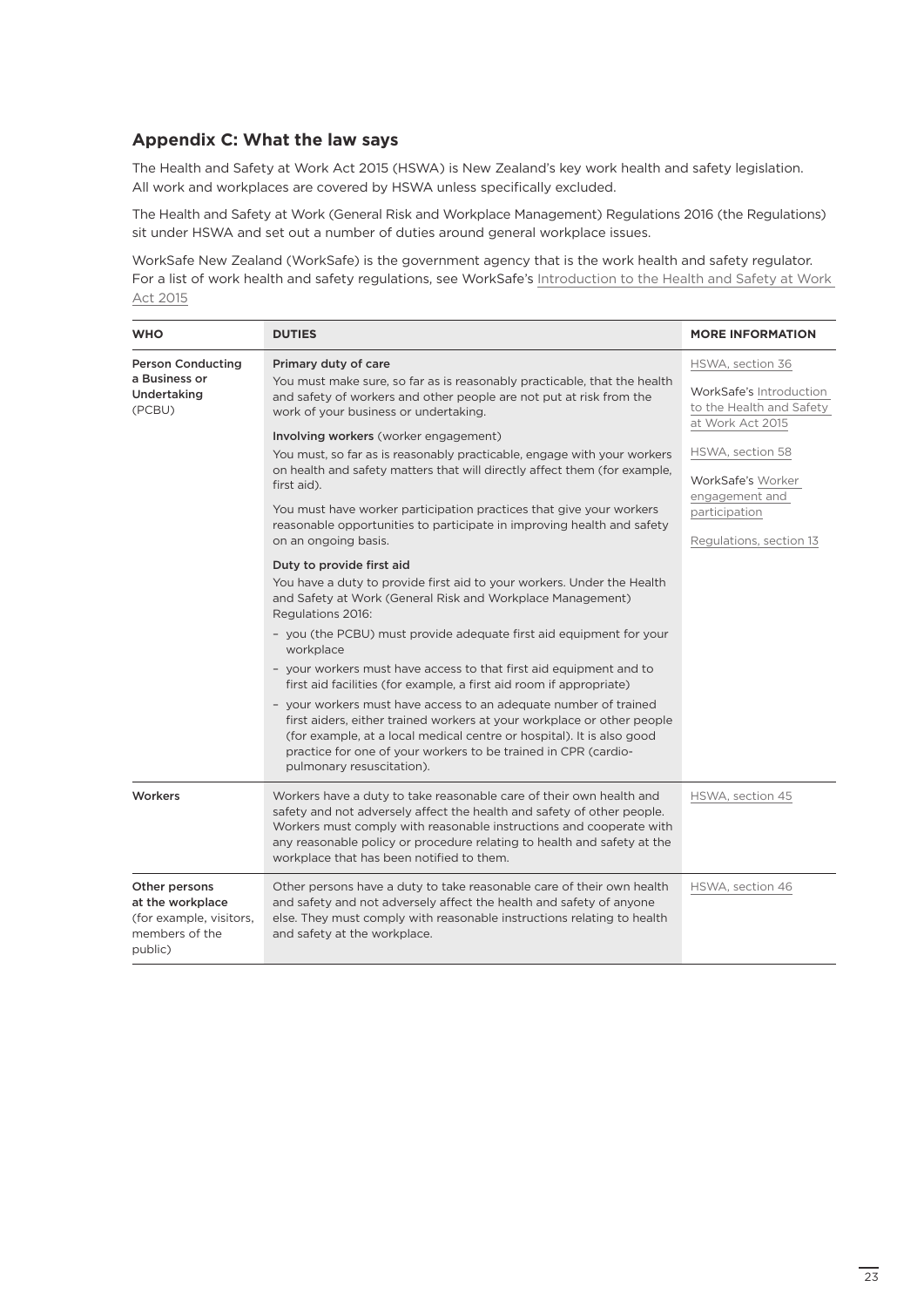#### **Appendix D: Need to know**

#### What 'so far as is reasonably practicable' means

Health and safety duties need to be carried out so far as is reasonably practicable. There are two parts to this. First consider what is possible in your circumstances to ensure health and safety. Then consider, of these possible actions, what is reasonable to do in your circumstances. Consider:

- How likely is the risk? How severe is the illness or injury that might result?
- What do you know, or should you reasonably know, about the risk and the ways of eliminating or minimising it?
- What is the availability of the control measures? How suitable are they for the specific risk?
- What are the costs of the control measure? Are the costs grossly disproportionate to the risk?

See WorkSafe's [Reasonably practicable](https://worksafe.govt.nz/managing-health-and-safety/getting-started/understanding-the-law/primary-duty-of-care/what-is-the-primary-duty-of-care/) for more information.

#### Emergency plans

You must have an emergency plan for your workplace that includes information for workers about:

- how to respond in an emergency
- evacuation procedures
- how to contact emergency services
- medical treatment and assistance procedures
- procedures to ensure effective communication between the person authorised to coordinate the emergency response and all other persons at the workplace.

You must maintain the emergency plan for your workplace so that it remains effective.

You could also include a detailed floor plan showing where emergency and first aid equipment are located.

#### [Regulations, section 14](http://www.legislation.govt.nz/regulation/public/2016/0013/latest/DLM6727581.html?search=sw_096be8ed816cbecc_emergency_25_se&p=1)

See [WorkSafe](https://worksafe.govt.nz/managing-health-and-safety/businesses/general-requirements-for-workplaces/emergency-plans/) for more information about making an emergency plan.

#### Notifying WorkSafe of an injury, illness or incident

You must notify WorkSafe when certain work-related events occur.

A notifiable event is when any of the following occurs as a result of work:

- a death
- notifiable illness or injury. All injuries or illnesses that require (or would usually require) a person to be admitted to hospital for immediate treatment are notifiable
- a notifiable incident. A notifiable incident is where a person's health and safety is seriously endangered or threatened, or which had the potential to cause serious injury, illness or death.

#### If someone has been killed as a result of work, you MUST notify WorkSafe immediately. Phone 0800 030 040 (24/7). In an emergency, phone 111.

See [WorkSafe](https://worksafe.govt.nz/notifications/notifiable-event/what-is-a-notifiable-event/#lf-doc-39637) for more information about notifiable injuries, illnesses and incidents.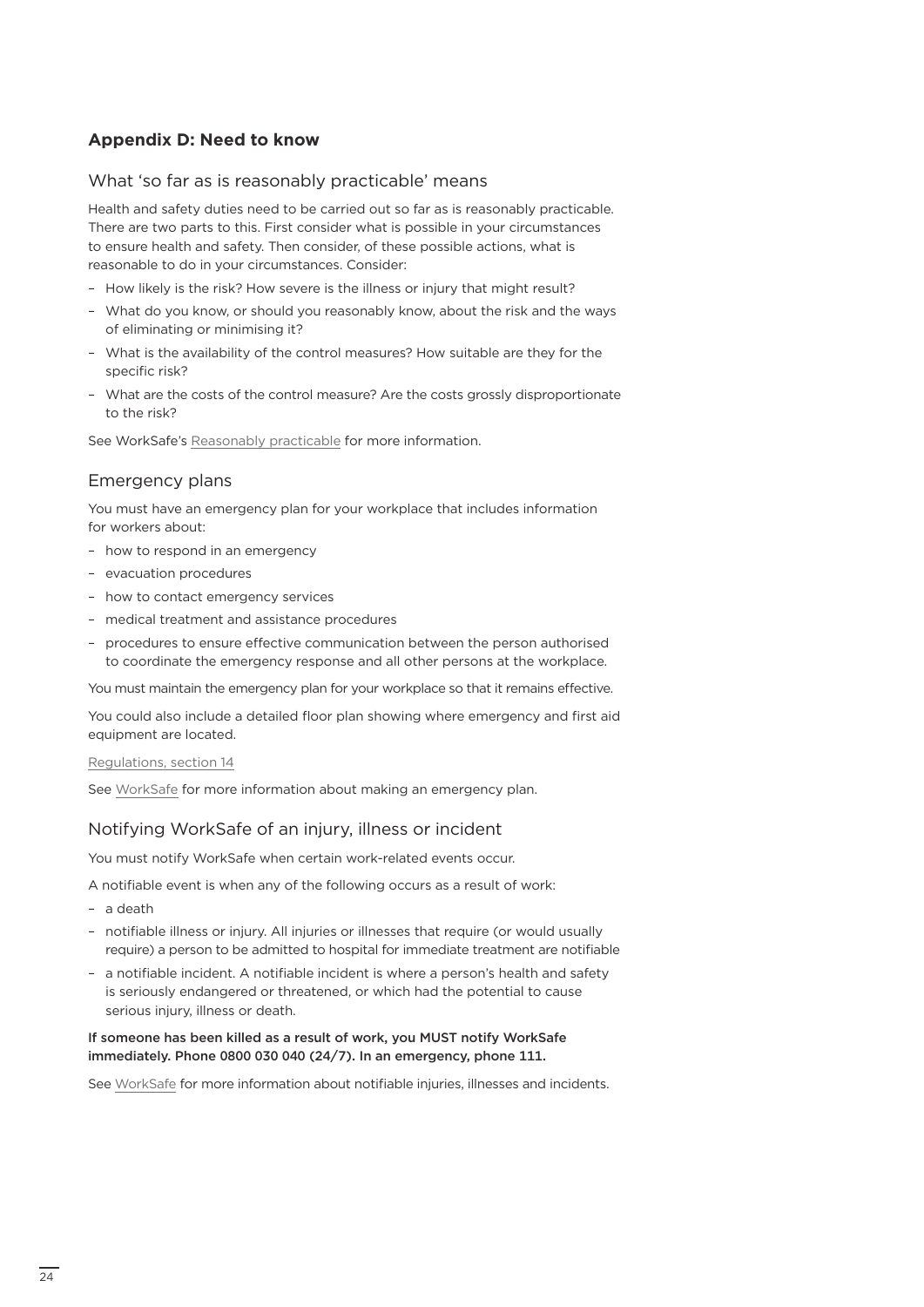#### **Disclaimer**

This publication provides general guidance. It is not possible for WorkSafe to address every situation that could occur in every workplace. This means that you will need to think about this guidance and how to apply it to your particular circumstances.

WorkSafe regularly reviews and revises guidance to ensure that it is up-to-date. If you are reading a printed copy of this guidance, please check [worksafe.govt.nz](http://worksafe.govt.nz) to confirm that your copy is the current version.

ISBN: 978-1-98-856765-5 (online)

Published: February 2020

PO Box 165, Wellington 6140, New Zealand

worksafe.govt.nz



Except for the logos of WorkSafe, this copyright work is licensed under a Creative Commons Attribution-Non-commercial 3.0 NZ licence.

To view a copy of this licence, visit <http://creativecommons.org/licenses/by-nc/3.0/nz>

In essence, you are free to copy, communicate and adapt the work for non-commercial purposes, as long as you attribute the work to WorkSafe and abide by the other licence terms.